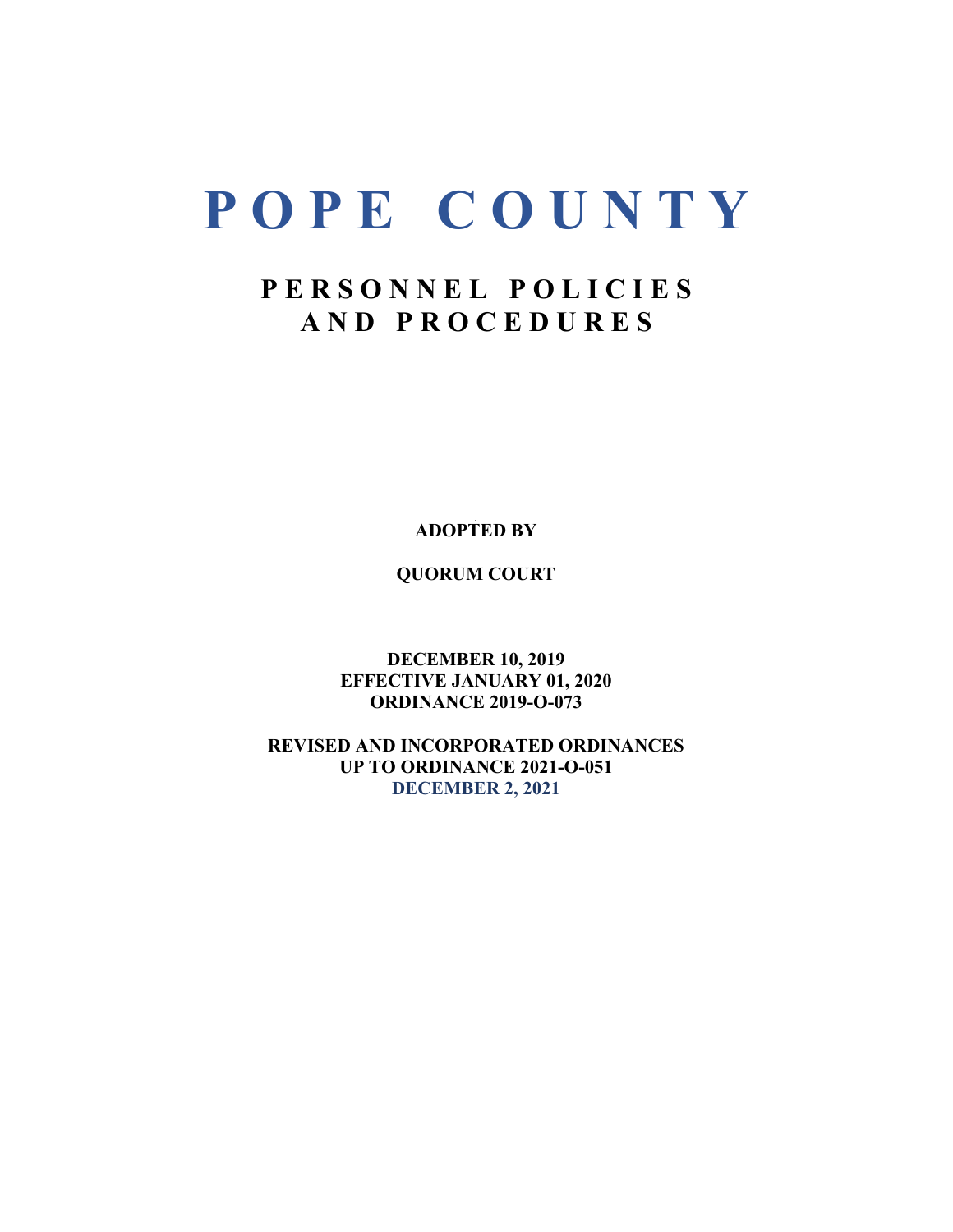# **TABLE OF CONTENTS**

| 1. |                                      |                                                                                                                                                                                                                 |    |  |
|----|--------------------------------------|-----------------------------------------------------------------------------------------------------------------------------------------------------------------------------------------------------------------|----|--|
| 2. |                                      |                                                                                                                                                                                                                 |    |  |
| 3. |                                      |                                                                                                                                                                                                                 |    |  |
|    | A.<br><b>B.</b>                      |                                                                                                                                                                                                                 |    |  |
|    | $C$ .<br>D.<br>E.                    |                                                                                                                                                                                                                 |    |  |
|    | F <sub>r</sub><br>G.                 |                                                                                                                                                                                                                 |    |  |
|    | H.<br>$\mathbf{I}$ .<br>J.           | Social Media Policy [10] Marian Marian Marian Maria Policy [10] Maria Policy [10] Maria Maria Maria Maria Mari                                                                                                  |    |  |
|    | K.                                   | County Property 2010 10                                                                                                                                                                                         |    |  |
| 4. |                                      | Hiring, Promotion and Demotion, Transfer, and Termination11                                                                                                                                                     |    |  |
|    | A.<br><b>B.</b><br>$C$ .<br>D.<br>E. | (1)<br>(2)<br>Prescription Drugs, Over-the-Counter Drugs, Medical Marijuana 13<br>(3)<br>(4)<br>(5)<br>(6)<br>(7)<br>Reasonable-Suspicion Testing of Safety-Sensitive Employees14<br>(8)<br>(9)<br>(10)<br>(11) |    |  |
| 5. |                                      |                                                                                                                                                                                                                 |    |  |
|    |                                      |                                                                                                                                                                                                                 |    |  |
| 6. |                                      |                                                                                                                                                                                                                 |    |  |
|    | А.                                   |                                                                                                                                                                                                                 | 15 |  |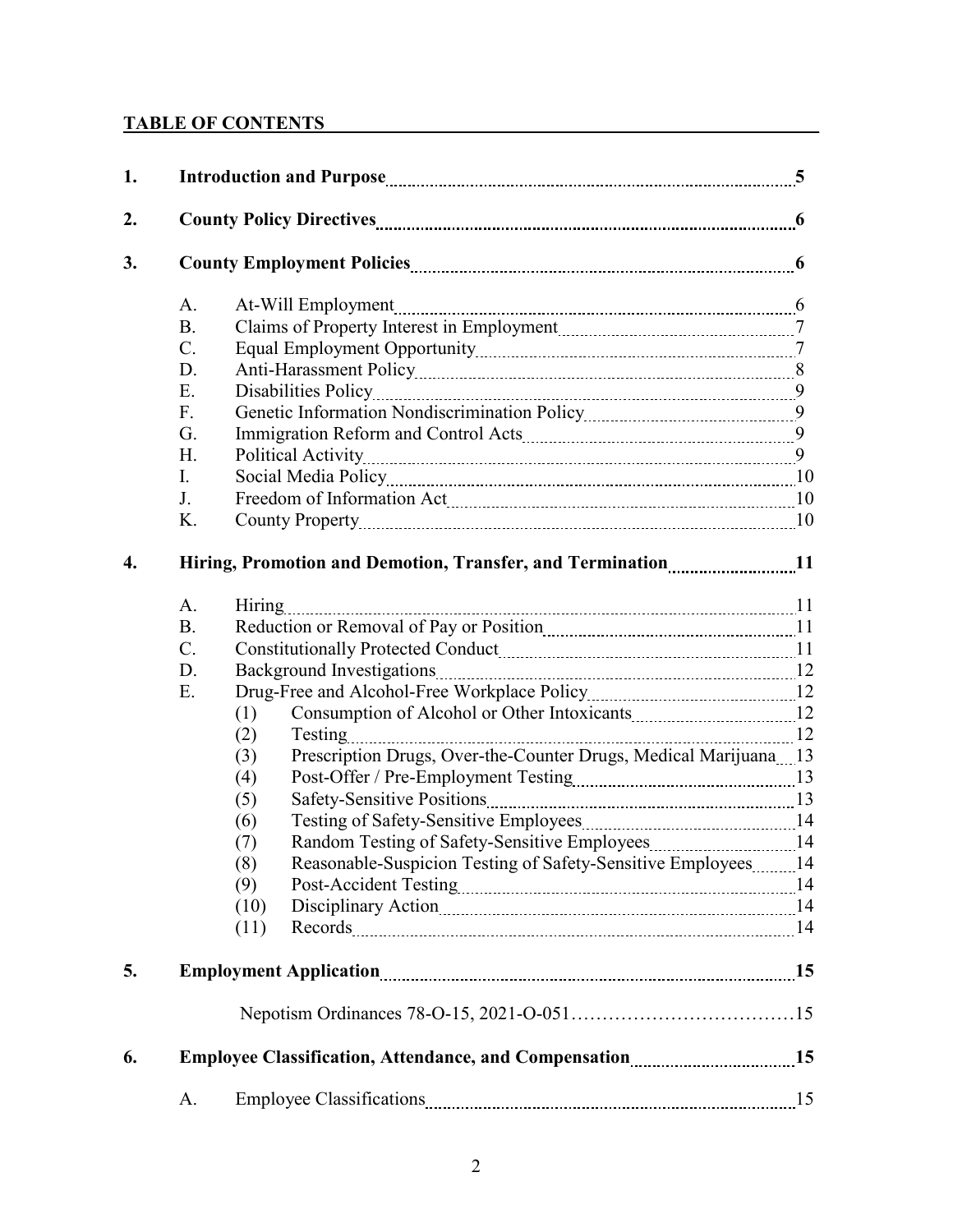|    | <b>B.</b>   | Employee Compensation manual contract and the United States of the United States and To |    |
|----|-------------|-----------------------------------------------------------------------------------------|----|
|    | C.          |                                                                                         |    |
|    | D.          |                                                                                         |    |
|    | E.          |                                                                                         |    |
|    | F.          |                                                                                         |    |
|    | G.          |                                                                                         |    |
| 7. |             |                                                                                         | 22 |
|    | A.          |                                                                                         |    |
|    | <b>B.</b>   |                                                                                         |    |
|    | $C_{\cdot}$ |                                                                                         |    |
|    | D.          | Sick Leave 23                                                                           |    |
|    | Ε.          | FMLA Leave 24                                                                           |    |
|    |             | (1)                                                                                     |    |
|    |             | (2)                                                                                     |    |
|    |             | (3)                                                                                     |    |
|    |             | (4)                                                                                     |    |
|    |             | How Much FMLA Leave May be Taken 25<br>(5)                                              |    |
|    |             | (6)                                                                                     |    |
|    |             | (7)                                                                                     |    |
|    |             | (8)                                                                                     |    |
|    |             | (9)                                                                                     |    |
|    |             | (10)                                                                                    |    |
|    |             | (11)                                                                                    |    |
|    |             | (12)                                                                                    |    |
|    | F.          | Workers' Compensation 27                                                                |    |
|    | G.          |                                                                                         |    |
|    | H.          |                                                                                         |    |
|    | I.          |                                                                                         |    |
|    | J.          |                                                                                         |    |
|    | K.          |                                                                                         |    |
| 8. |             | <b>Informal Procedure for Reporting/Resolving Perceived Harassment</b>                  | 29 |
|    | A.          | Purpose                                                                                 |    |
|    | <b>B.</b>   |                                                                                         |    |
|    | $C$ .       |                                                                                         |    |
|    | D.          | Continuing Duty to Report [11] 29                                                       |    |
|    | E.          |                                                                                         |    |
|    | F.          |                                                                                         |    |
| 9. |             |                                                                                         |    |
|    | A.          |                                                                                         | 30 |
|    |             |                                                                                         |    |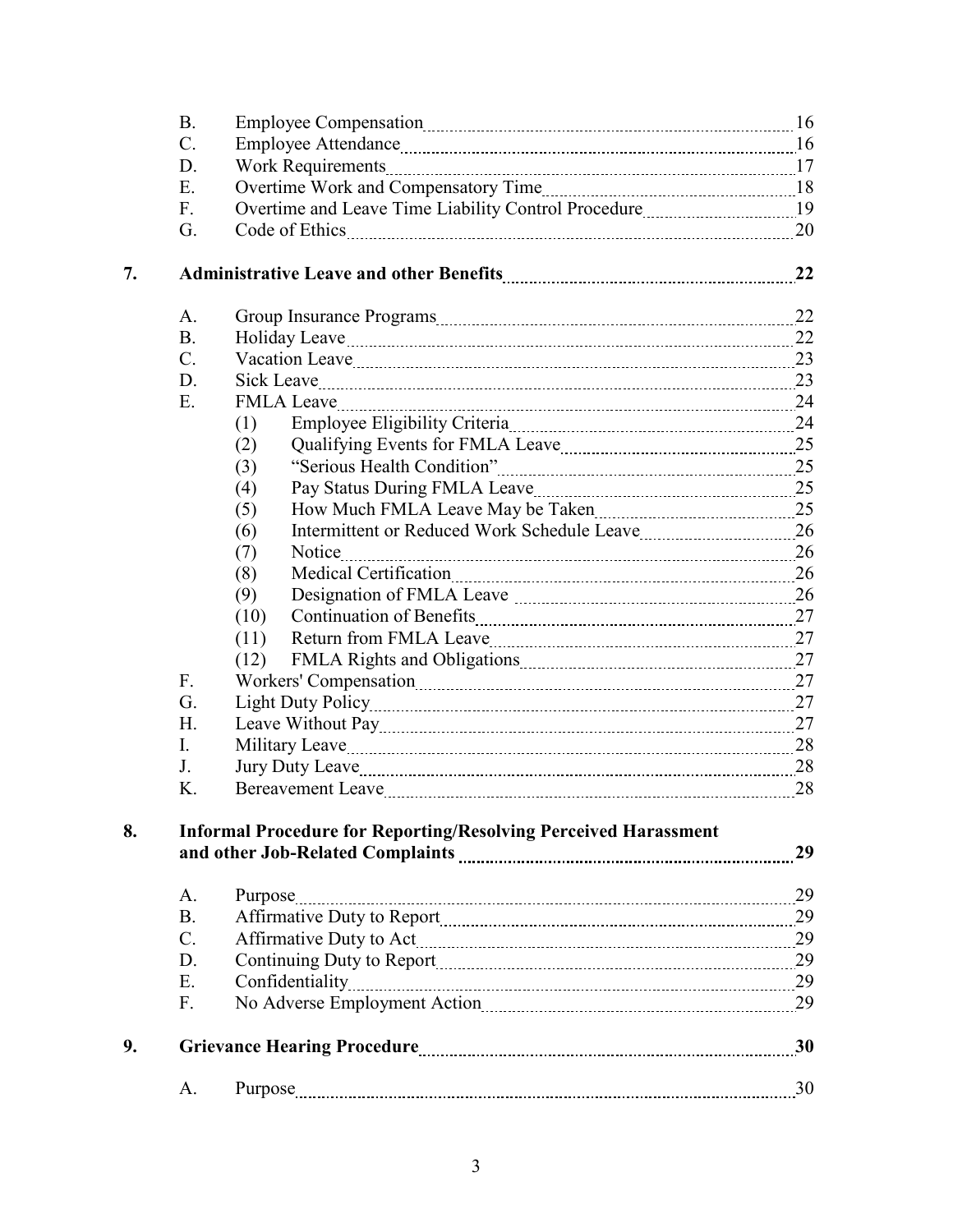| 16. |                 |                                                                                                 |  |
|-----|-----------------|-------------------------------------------------------------------------------------------------|--|
| 15. |                 |                                                                                                 |  |
|     | <b>B.</b>       |                                                                                                 |  |
|     | A.              | Official Station 35                                                                             |  |
| 14. |                 |                                                                                                 |  |
|     | D.              |                                                                                                 |  |
|     | $\mathcal{C}$ . |                                                                                                 |  |
|     | <b>B.</b>       |                                                                                                 |  |
|     | A.              |                                                                                                 |  |
|     |                 |                                                                                                 |  |
| 13. |                 |                                                                                                 |  |
|     | A.              |                                                                                                 |  |
| 12. |                 |                                                                                                 |  |
|     | Ε.              |                                                                                                 |  |
|     | D.              | Cafeteria Plan 14                                                                               |  |
|     | $C_{\cdot}$     |                                                                                                 |  |
|     | <b>B.</b>       | Insurance 24                                                                                    |  |
|     | A.              | Retirement 34                                                                                   |  |
| 11. |                 |                                                                                                 |  |
|     |                 | Future Employment 24                                                                            |  |
|     | G.              | Name Clearing Hearing—Claim of Deprivation of Liberty Interest in                               |  |
|     | F.              | Liberty Interest Hearing-Claim of Arbitrary Decision-Violation of<br><b>State Public Policy</b> |  |
|     |                 |                                                                                                 |  |
|     | E.              | Different Treatment 23<br>Liberty Interest Hearing-Claim of Arbitrary Decision-No Legitimate    |  |
|     | D.              | Liberty Interest Hearing—Claim of No Rational Basis for                                         |  |
|     | $C$ .           | Liberty Interest Hearing-Claim of Disability Discrimination32                                   |  |
|     | <b>B.</b>       | Liberty Interest Hearing-Claim of Unconstitutional Retaliation [11,2003] 32                     |  |
|     | A.              | Property Interest Hearing-Claim of Property Interest in Employment32                            |  |
| 10. |                 |                                                                                                 |  |
|     | F.              |                                                                                                 |  |
|     | E.              |                                                                                                 |  |
|     | D.              |                                                                                                 |  |
|     | C.              |                                                                                                 |  |
|     | <b>B.</b>       |                                                                                                 |  |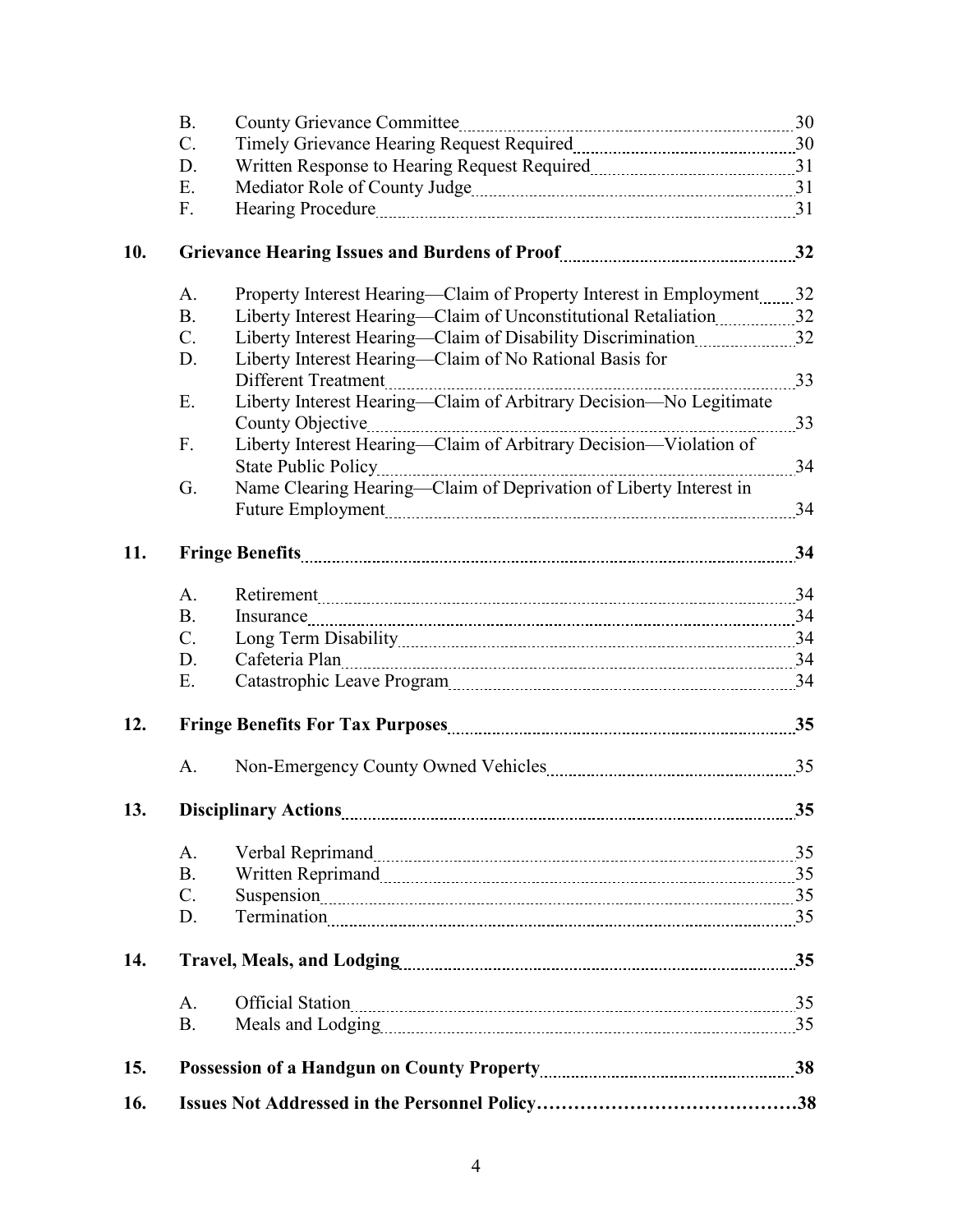#### **1. Introduction and Purpose**

Welcome to employment with Pope County, Arkansas (the County). The purpose and intent of this County Personnel Policy is to establish at-will employment as the default employment policy for the County and to state the general employment policies issued by the County Quorum Court in its capacity as the legislative branch of County government. *See*  Ark. Const. Amend. 55 §§ 1 & 4; Ark. Code Ann. § 14-14-805(2). The Policy is also intended to establish uniform personnel policies and benefits for all County employees.

County employees are "at-will" employees. County employment is not for a specific period and employment may be terminated at any time, with or without notice, and with or without cause. The provisions set forth in this Personnel Policy do not guarantee any fixed terms or conditions of employment. The Policy neither creates an expectancy of future employment nor establishes grounds upon which employee discipline or dismissal must be based. At any time, the County Quorum Court may revise, supplement, or rescind the policies, practices, and benefits set forth in the Policy subject to, or as may be required by, applicable law.

Consistent with the day-to-day administrative responsibility of his/her elected office, a County elected official may adopt executive employment policies to apply to the employees of that office. Such executive employment policies shall not conflict with this uniform Personnel Policy adopted by the Quorum Court. A County elected official has discretion to determine the application, meaning, and intent of the provisions of the Personnel Policy as they relate to the employees of that official's office. The Personnel Policies and Procedures shall apply to all employees of the County, except such employees specifically excluded by the Quorum Court. Personnel Policies adopted for special groups of employees shall apply to those employees. Any conflict between County policy and subordinate policy within the County, the County policy supersedes. See note below. *See* Ark. Code Ann. § 14-14-805(2).

NOTE: The nature of the Sheriff's Office, Detention Center, 9-1-1 Department and the EMS Department are such that certain provisions of this general employment policy do not meet the operational needs of the various public safety departments. Therefore, these departments have established their own policies through the relevant elected official. These departments shall not be subject to the daily work schedule, vacation and holiday accrual and usage rules, and compensatory time rules set forth in this policy.

Any County employee is entitled to request a hearing before the County Grievance Committee in the event the employee believes that the executive decision of a County elected official or other supervisor violates the state or federal constitution, state or federal law, state public policy.

Pope County will attend to adhere to all federal, state and local law. County employees are expected to read, understand, and comply with the policies set forth in the County Personnel Policy. Any questions should be directed to a supervisor.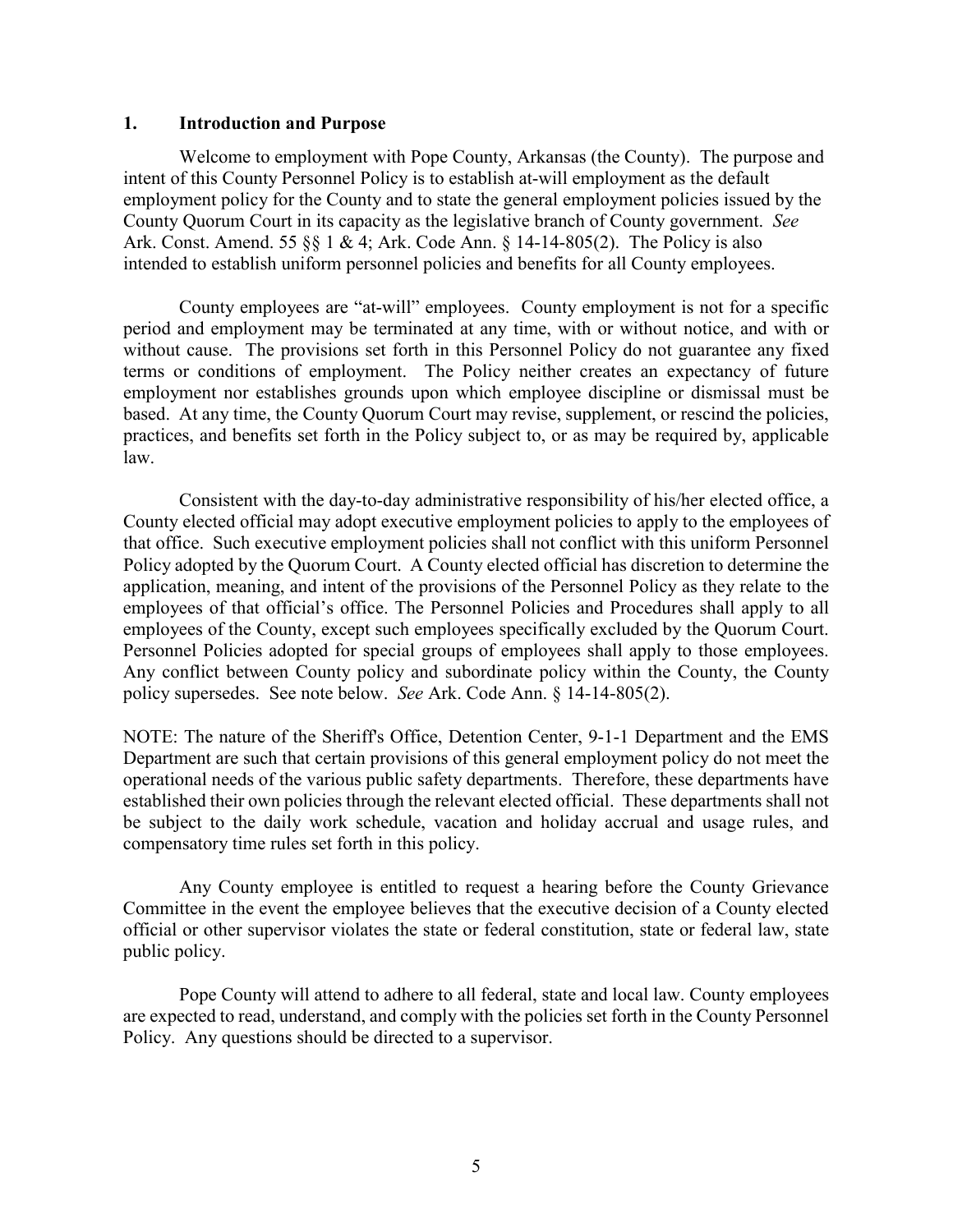## **2. County Policy Directives**

A. The County and its officials will treat all employees and citizens in a manner that is: (i) rationally related to the effectuation of legitimate County objectives; and (ii) uniformly applied to all persons similarly situated.

B. County officials and employees shall not misuse or abuse governmental power.

C. County officials and employees shall not engage in any intentional act that is illegal (contrary to applicable statutes or judicial decisions) or unconstitutional (contrary to the Arkansas Constitution or the United States Constitution).

D. County officials and County employees shall not omit the performance of any duty that is affirmatively required by applicable law (statutes and judicial decisions).

E. County officials and employees shall not participate in any County contract or transaction in which they have a direct or indirect personal interest. County officials and employees shall not accept or receive any property, money, or anything of value in exchange for or arising out of any County contract or transaction. Except by ordinance established by the Quorum Court. *See* Ark. Code Ann. § 14-14-1202.

F. County officials and employees shall not engage in any act that would constitute corruption, gross immorality, criminal conduct, malfeasance, misfeasance, or nonfeasance in office. It shall be the employee's responsibility to self-report any alleged violations incurred. *See* Ark. Code Ann. § 14-14-1311.

G. Each County elected official shall administer the day-to-day administrative affairs of his/her County office in a lawful and constitutional manner, and in accordance with applicable law (statutes and judicial decisions), the U.S. Constitution and Arkansas Constitution, and this County Personnel Policy.

# **3. County Employment Policies**

## A. At-Will Employment.

(1) Under its authority as the legislative branch of County government, the County Quorum Court adopts "at-will" employment as the default employment policy for each County employee. County employment is not for a specific period and employment may be terminated at any time, with or without notice or liability of any kind (except for wages earned and unpaid), and with or without cause.

(2) A County employee serves at the pleasure of the elected County official who hires and supervises the employee. Newly elected County elected officials have the discretion to rehire County employees who served under a predecessor. County employees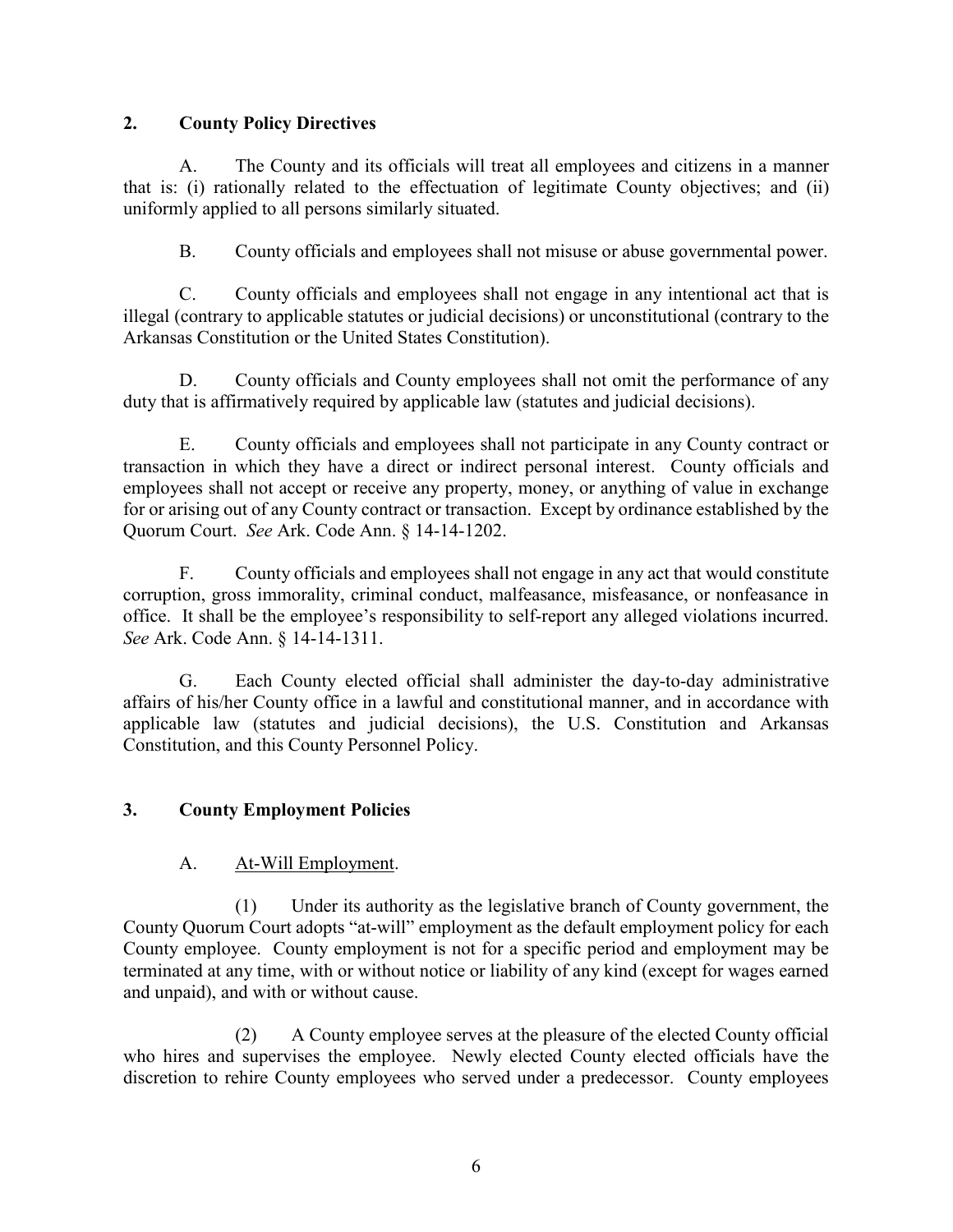have no expectancy of continued employment or property interest in future employment under a newly elected County official.

B. Claims of Property Interest in Employment. If, notwithstanding the express provisions to the contrary in this County Personnel Policy, a County employee contends that he/she has a property right in his/her employment or a substantial expectancy of continued employment, or that the County or supervising elected County official must have just cause for reduction in pay or removal of position, then the employee must assert such contention at a grievance hearing requested in the time and in the manner set forth in this Policy.

C. Equal Employment Opportunity. It is the policy of the County to provide equal employment opportunity for all County employees. Accordingly, the County will not engage in any form of employment discrimination based on race, color, national origin, sex or gender, religion, age, disability, veteran or military status, genetic information, or any other legallyprotected status. The County hereby affirms its desire to maintain a work environment for all County employees that is free from all forms of unlawful employment discrimination. Employment discrimination based on race, sex or gender, color, national origin, religion, age, disability, veteran or military status, genetic information, or any other legally-protected status is a violation of County policy as well as federal and state law, and will not be tolerated.

(1) If you believe you have been the subject of unlawful employment discrimination, you should **immediately** report the problem to your supervisor. If the conduct or condition allegedly involves your supervisor, you should report it immediately to the elected County official under whom you serve. The elected official shall notify HR upon receiving such complaints. If the conduct or condition allegedly involves the elected County official, you should immediately report the conduct or condition to the HR Director and the County Judge. If the conduct or condition allegedly involves the County Judge, you should immediately report the conduct or condition to the HR Director who will report to the County Grievance Committee. "Immediately" normally means the same day of the alleged discrimination. The failure to make a timely report of alleged discrimination may be a factor used in deciding the merits of the allegation. Your complaint will be promptly investigated. All County employees are expected to cooperate fully in such investigations. To the extent feasible, all internal investigations and/or actions taken to resolve complaints of unlawful employment discrimination will be confidential.

(2) Retaliation against any County employee for making a complaint under this policy or for providing information during an investigation under this policy is strictly prohibited, will not be tolerated, and is a violation of this policy.

(3) Any County employee who violates this policy will be subject to appropriate discipline, up to and including termination. Any supervisor who knowingly permits discrimination or retaliation to take place in his/her areas of supervision will be subject to appropriate discipline, up to and including termination.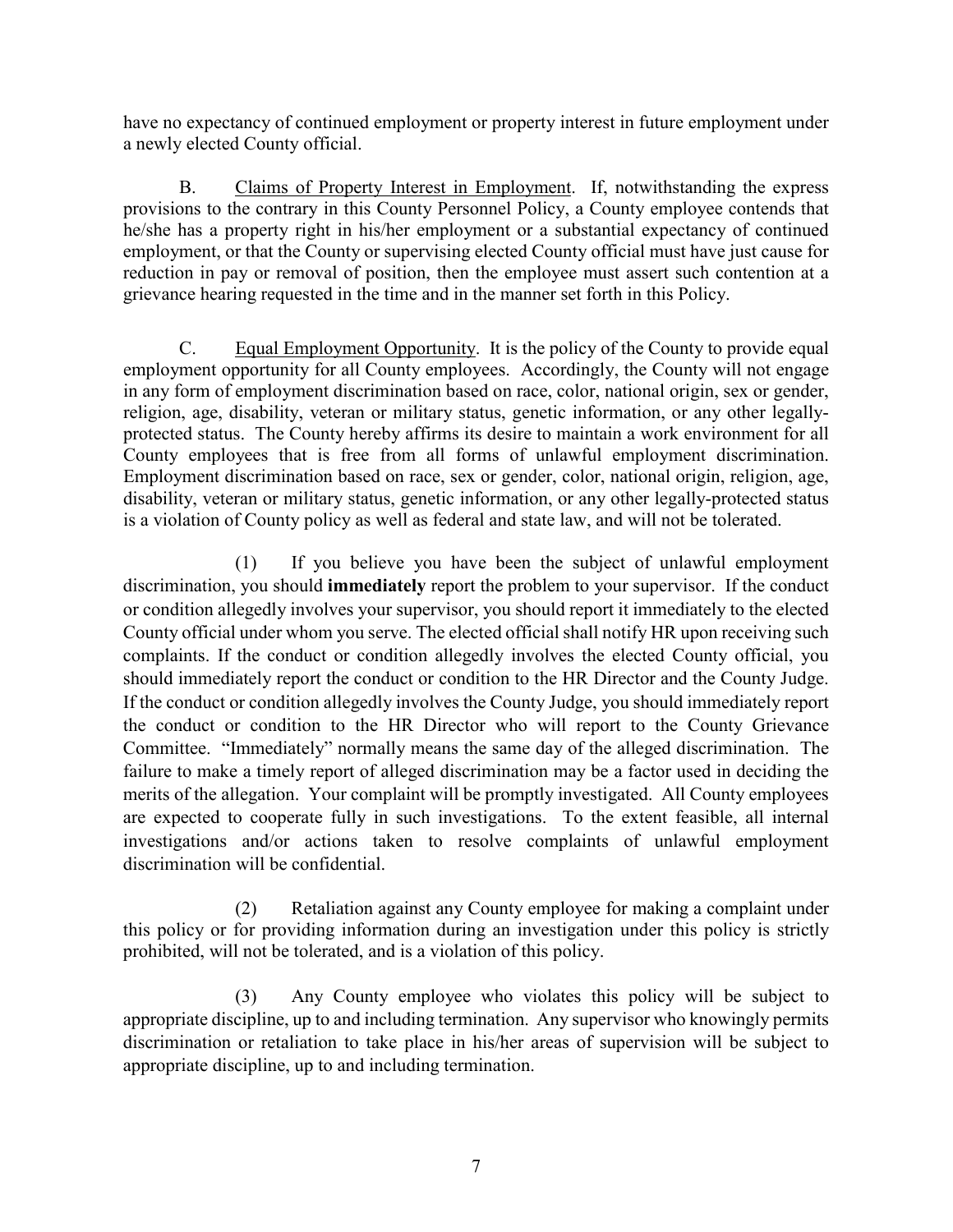D. Anti-Harassment Policy. The County provides a workplace free from harassment based on race, color, national origin, sex or gender, religion, age, veteran or military status, genetic information, disability, or any legally-protected status. Harassment includes any verbal or other conduct that demeans, insults or intimidates an employee or group of employees because of their race, color, national origin, gender, religion, age, veteran or military status, genetic information, disability, or other legally-protected status. Prohibited conduct includes, but is not limited to, jokes, labels, names, verbal abuse, ridicule or stories offensive to a protected group of persons.

(1) Because of the County's strong disapproval of offensive or inappropriate sexual behavior at work, all employees must avoid any action or conduct which could be viewed as sexual harassment, including:

- 1. Unwelcome sexual advances, including unwelcome requests for dating and requests for sexual acts or favors.
- 2. Verbal abuse of a sexual nature, including sexually-related comments or joking and graphic or degrading sexual comments about another's appearance.
- 3. Nonverbal abuse of a sexual nature, including suggestive or insulting noises, leering, whistling or making obscene gestures, e.g., giving someone the finger, and the display of sexually suggestive objects or pictures.
- 4. Physical conduct of a harassing nature, including inappropriate touching or brushing the body of another.
- 5. Any other verbal, nonverbal or physical conduct of a harassing nature.

(2) If you believe you have been the subject of harassment by anyone, including supervisors, elected County officials, co-workers, citizens, or vendors, you should **immediately** report the conduct to your supervisor. If the conduct allegedly involves your supervisor, you should immediately report it to the elected County official under whom you serve. The elected official shall notify the HR Director upon receiving such complaints. If the conduct allegedly involves the elected County official, you should immediately report the conduct to the HR Director and the County Judge. If the conduct allegedly involves the County Judge, you should immediately report the conduct to the HR Director who will report to the County Grievance Committee. "Immediately" normally means the same day of the alleged harassment. The failure to make a timely report of alleged harassment may be a factor used in determining the merits of the allegation. Your complaint will be promptly investigated. All County employees are expected to cooperate fully in such investigations. To the extent feasible, all internal investigations and/or actions taken to resolve complaints of harassment will be confidential.

(3) Discrimination or retaliation against any County employee for making a complaint under this policy or for providing information during an investigation is strictly prohibited, will not be tolerated, and is a violation of this policy.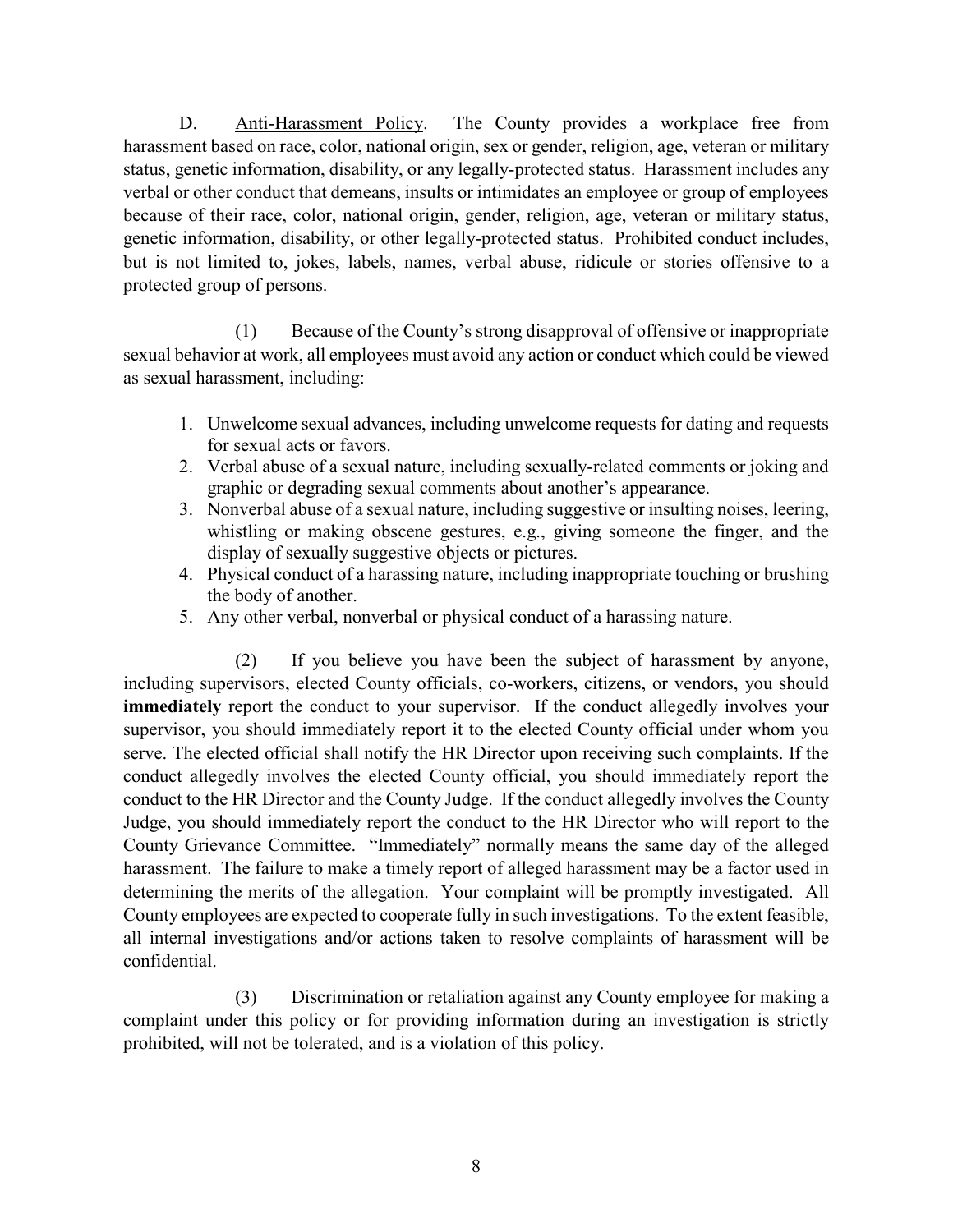(4) Any County employee who violates this policy will be subject to appropriate discipline, up to and including termination. Any supervisor who knowingly permits harassment or retaliation to take place in his/her areas of supervision will be subject to appropriate discipline, up to and including termination.

E. Disabilities Policy. The County will provide reasonable accommodations to qualified individuals with disabilities, unless to do so would cause an undue hardship. An accommodation is a change in the work environment or in the way things are customarily done that is not unreasonable and that enables an individual with a disability to enjoy equal employment opportunity. Generally, an individual with a disability must inform his/her elected official and/or immediate supervisor that an accommodation is needed. When the disability and need for accommodation are not obvious, the County may require the individual to provide documentation from a medical provider concerning the disability and the need for a reasonable accommodation.

F. Genetic Information Nondiscrimination Policy. The County complies with the Genetic Information Nondiscrimination Act (GINA) and the Genetic Information in the Workplace Act (GIWA). GINA and GIWA prohibit employers and other entities covered by these laws from requesting or requiring the disclosure of genetic information of an employee or family member of an employee, except as specifically allowed by these laws. To comply with these laws, employees should not, directly or indirectly, disclose any "Genetic Information" to the County at any time. "Genetic Information" includes an employee's family medical history, the results of an employee's or family member's genetic tests, the fact that an employee or an employee's family member sought or received genetic services, and genetic information of a fetus carried by an employee or an employee's family member or an embryo lawfully held by an employee or family member receiving assisted-reproductive services.

G. Immigration Reform and Control Acts. The County complies with the Immigration Reform and Control Acts of 1986 and 1990. Every newly-hired County employee shall complete an I-9 Form before commencing employment.

H. Political Activity. County employees are encouraged to participate in the election process, but assistance to candidates or issues must only be rendered on the employees' own time and County property must not be involved. County employees are not to endorse candidates or issues in their official capacities as County employees, or on behalf of the County or any County office. The legal provisions are summarized as follows: (1) County employees are prohibited from engaging in partisan political activity during the hours they are performing work for the County, excluding personal leave time; (2) political banners, posters, or literature should never be allowed or displayed in a County office; (3) political bumper stickers or decals should never be displayed on County property or any County-owned vehicle; County-owned vehicles must not be used during or after work hours to promote or assist the candidacy of any person or any ballot issue; (4) no County employee shall approach other County employees for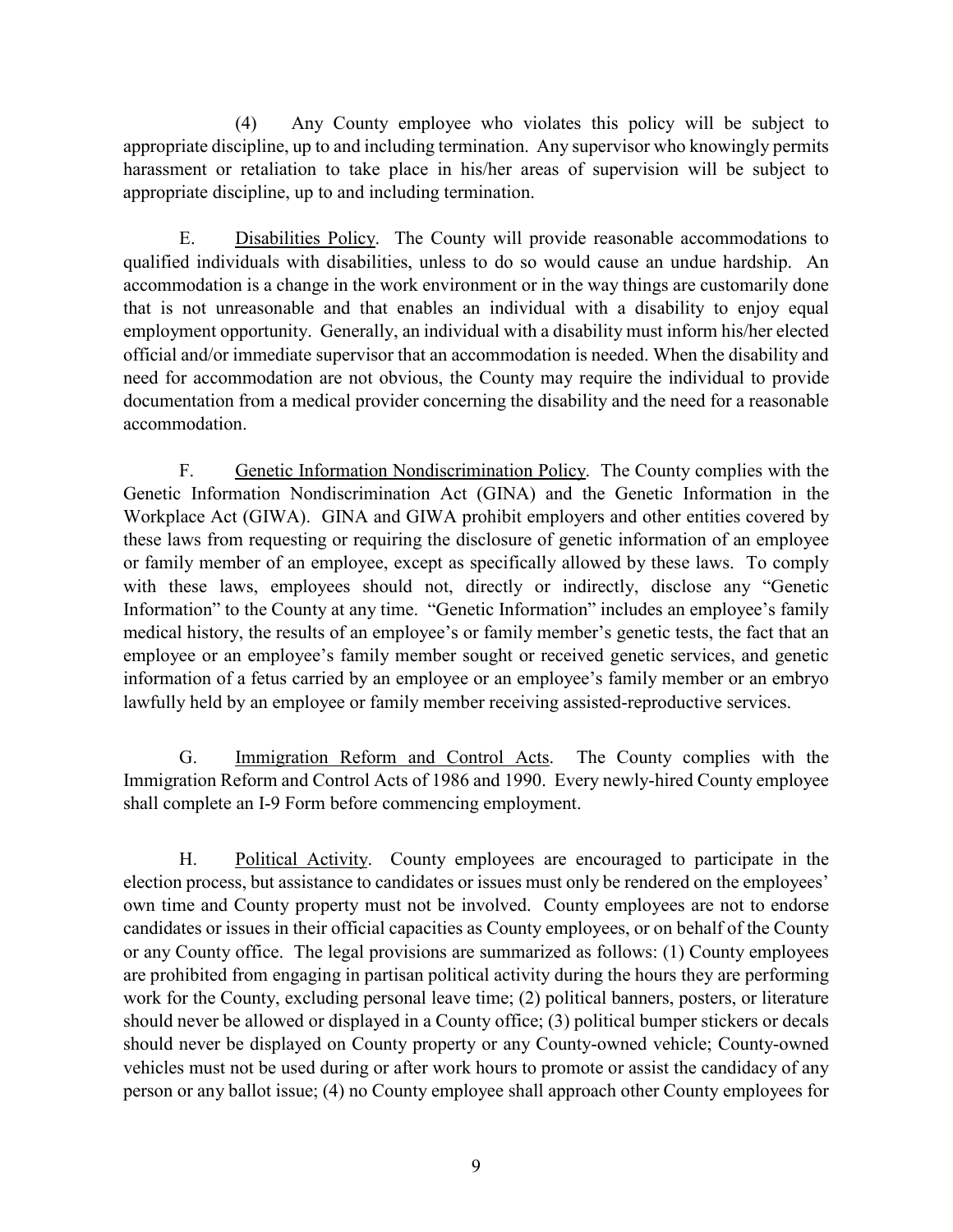any political purpose or use threats or coercion to require or persuade any employee to contribute to a particular candidate or cause. In the discretion of the County Judge or other elected County official who supervises a County employee, a County employee may be granted leave without pay for an extended absence to participate in a campaign. This section is intended to comply with Ark Code § 7-1-103 and any amendments shall supersede this section.

I. Social Media Policy. Social media includes all means of communicating or posting information or content of any sort on the Internet. The same principles and guidelines applicable to County employee conduct also apply to County employees' activities online. Any conduct that adversely affects an employee's job performance, the performance of fellow employees, or otherwise adversely affects the interests of the County may result in disciplinary action up to and including termination. This policy applies to comments made under the employee's name or under a pseudonym used by the employee as a username. Harassment and cyber-bullying of any County employee will result in termination. Racist or sexist comments or comments that target the religious beliefs of others will result in termination. County employees should avoid posts, "likes," or other social media activity during work hours and on County-owned equipment, unless authorized to do so by a supervisor or consistent with County policy. State law prohibits electioneering by public servants during work hours. Employees should consider any political activity to be electioneering—employees should follow the County's Political Activity Policy with all online posts. Employees are prohibited from visiting Social Networking sites on County time for personal use. Any violation may result in discipline up to termination.

J. Freedom of Information Act. The County complies with the Arkansas Freedom of Information Act (FOIA). Upon receiving a FOIA request, a County employee shall immediately notify his/her supervisor of the FOIA request. Any County official receiving notice of a FOIA request shall take steps to ensure timely compliance with the FOIA request.

K. County Property. The County's telephones, fax machines, photocopying equipment, computers, vehicles, and other property are to be used for business purposes only. County property is restricted to business use to assist County employees in the performance of their jobs. Occasional de minimus use of County property for personal, non-business purposes is permitted—however, such personal use should not negatively affect the use of County property for business purposes or negatively affect employee performance. All business equipment, software, computer systems, electronic systems and all information stored, transmitted, received, initiated, or contained in the County information system are County property. The County reserves the right to monitor, copy, use, delete, publish, and log all network, internet or local activity including email, software use, or other activity with or without notice—County employees should have no expectation of privacy when using these resources.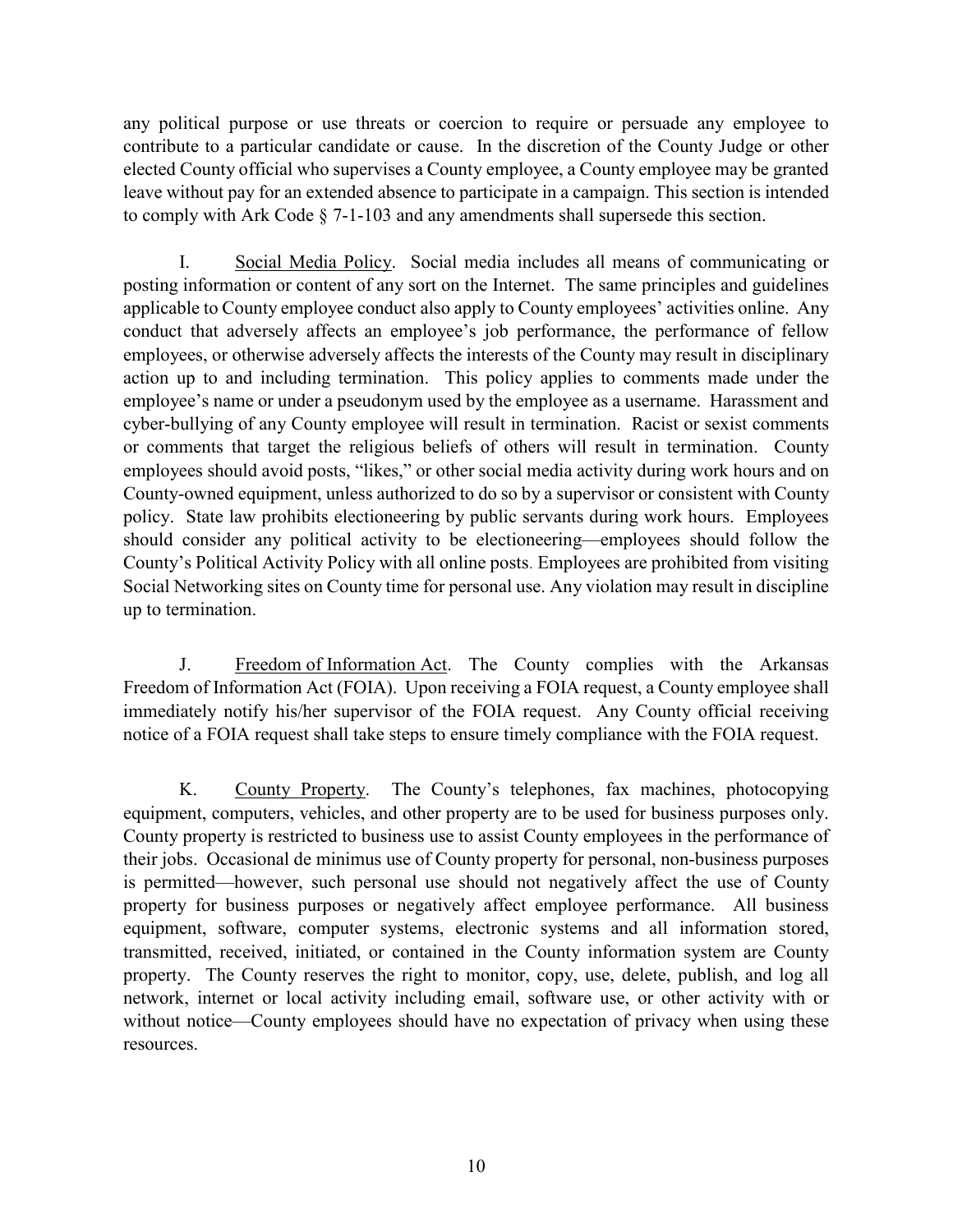#### **4. Hiring, Promotion and Demotion, Transfer, and Termination**

The County Employment Policies set forth in this County Personnel Policy (§ 3 above) apply equally to hiring, promotion and demotion, transfer, and termination.

A. Hiring. The County Quorum Court shall establish the number and compensation of all County employees. The job title, classification, and annual pay rate shall be specified for each position of a County department or County office in the annual budget. Newly created positions cannot be advertised as vacancies, nor may persons be hired into newly created positions, until positions are authorized by the Quorum Court. The County Judge shall hire all County employees except those employed by other County elected officials as permitted by Ark. Const. Amend. 55, section 3. Policies regarding hiring and firing adopted by the Quorum Court shall be only advisory upon County elected officials and employees hired by them as required by Ark. Const. Amend. 55. Employment policies of a general nature adopted by the Quorum Court shall be the decision of the County and binding as permitted by Ark. Const. Amend. 55, section 1 and Ark. Code Ann. § 14-14-805 (2). Prospective employees who are required to register with the selective service system must certify compliance with the Military Selective Service Act as a condition for employment.

B. Reduction or Removal of Pay or Position. A County elected official may reduce or remove pay or position for any reason that is rationally related to the effectuation of any conceivable legitimate County objective. It is not possible to list all conceivable rational bases for reduction or removal of pay or position; however, examples include but are not limited to:

- (1) Misrepresentation, dishonesty, or self-dealing conduct;
- (2) Intemperate conduct;
- (3) Insubordination, including the failure or refusal to follow the legal orders of an elected County official or other supervisor;
- (4) Negligent, reckless, knowing, or intentional destruction of County property;
- (5) Abuse or misuse of your position as a County employee;
- (6) Any conduct, act, or omission that interferes with or impairs your ability to properly and effectively perform your duties as a County employee;
- (7) Any rational change in the mode or manner of operations, including any rational decision regarding the persons selected by an elected County official or supervisor for the delivery of County services.

## C. Constitutionally-Protected Conduct.

(1) It is the policy of the County to comply with the Constitutions and laws of the State of Arkansas and the United States, and the public policy of the State of Arkansas. These laws include: (i) laws prohibiting unlawful discrimination based on race, color, national origin, sex or gender, religion, age, disability, veteran or military status, genetic information, or any other legally-protected status; (ii) laws prohibiting retaliation for exercising a constitutionally-protected liberty right (e.g., free speech, free association, political patronage,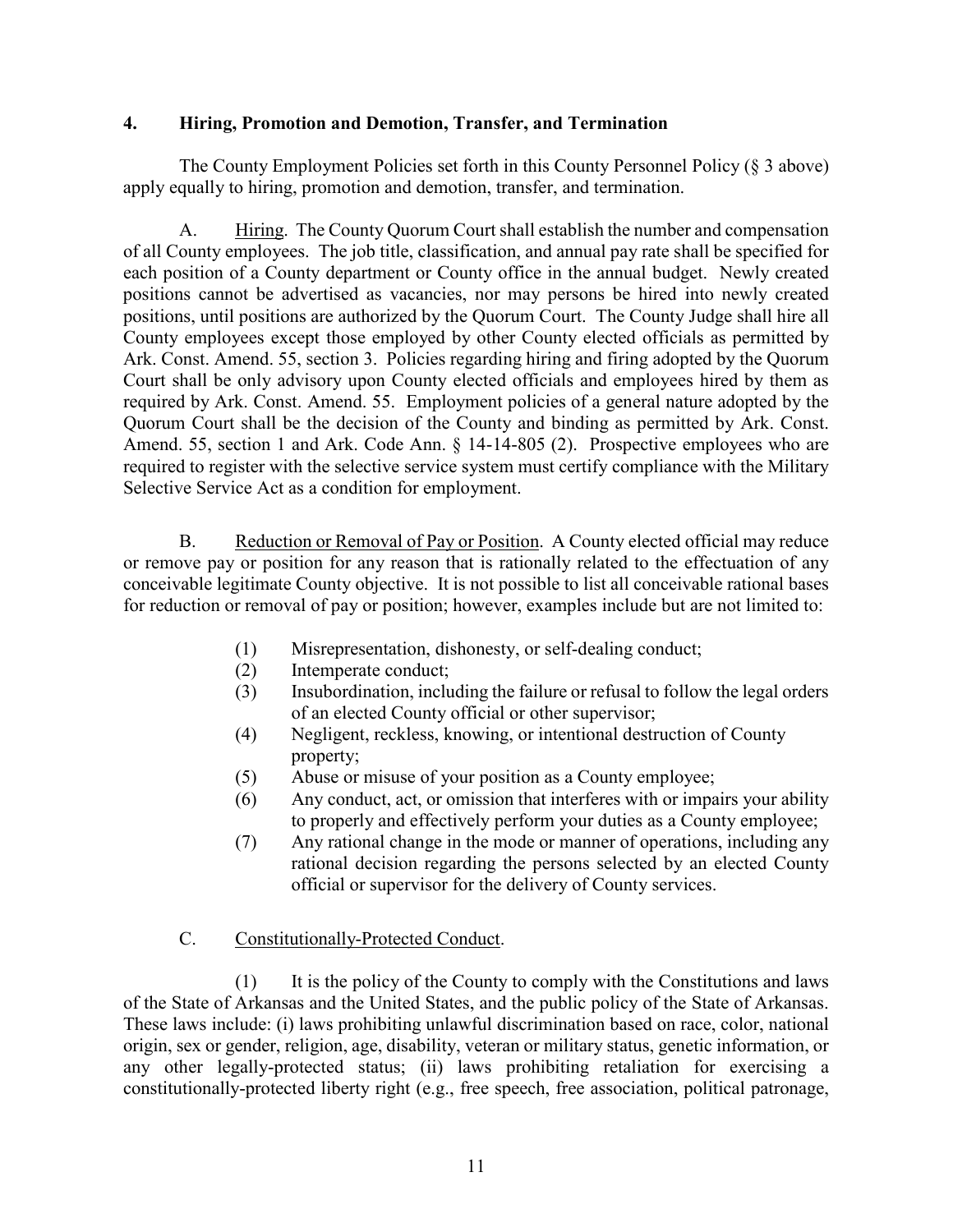access to courts, privacy, etc.); and (iii) laws requiring that governmental action be rationally related to a conceivable legitimate government objective.

(2) Should any applicant, employee, or person requesting County assistance or services contend that he or she is the victim of unlawful discrimination, unlawful retaliation, or unlawful arbitrary government action, he/she shall request, in the time and manner set forth in this County Personnel Policy, a hearing before the County Grievance Committee to provide the County's final policymaker with notice of the alleged unlawful discrimination or unlawful retaliation or unlawful arbitrary government action, and the opportunity to voluntarily conform the conduct of the County, County officials, and County employees to the requirements of the Constitutions and laws of the State of Arkansas and the United States, and the public policy of the State of Arkansas.

D. Background Investigations. Background investigations may be performed on department heads, any position with access to County funds, and upper-level employees as determined by the hiring elected official. Background investigations may be conducted for other positions at the discretion of the hiring elected official. All background investigations will be performed by a third party in compliance with the law.

E. Drug-Free and Alcohol-Free Workplace Policy. The County is committed to protecting the safety, health, and wellbeing of all employees and the public in our workplace. The County has established a drug-free workplace program that balances our respect for individuals with the need to maintain an alcohol-free and drug-free environment. The purpose of this policy is to assure worker fitness for duty and to protect the County's employees, passengers, and the public from the risk posed by misuse of alcohol and use of prohibited drugs. This policy is intended to comply with all applicable federal regulations governing workplace anti-drug and anti-alcohol programs.

(1) Consumption of alcohol or other intoxicants is prohibited while an employee is on duty. Employees are not to consume intoxicants while off duty to such a degree that it interferes with or impairs the performance of his/her duties. Employees involved in any unauthorized use, possession, transfer, sale, manufacture, distribution, purchase or presence of drugs, alcohol or drug paraphernalia on County property or reporting to work with detectable levels of illegal drugs or alcohol will be subject to disciplinary action including termination.

(2) Testing. To ensure the accuracy and fairness of drug and alcohol testing, all testing will be conducted by a Substance Abuse and Mental Health Services Administration (SAMHSA) certified laboratory, according to SAMHSA guidelines, in accordance with procedures required by the U.S. Department of Transportation where applicable, and in compliance with all applicable laws and regulations. Prohibited controlled substances are those defined by the Federal Controlled Substances Act and applicable Arkansas statutes governing controlled substances. An employee whose initial drug test result is positive and who requests a test of the split sample will be suspended without pay until the County receives the result of the split test. The split test will be paid by the County to be reimbursed to the County by the employee via withholding from the employee's paycheck. A negative result from the split test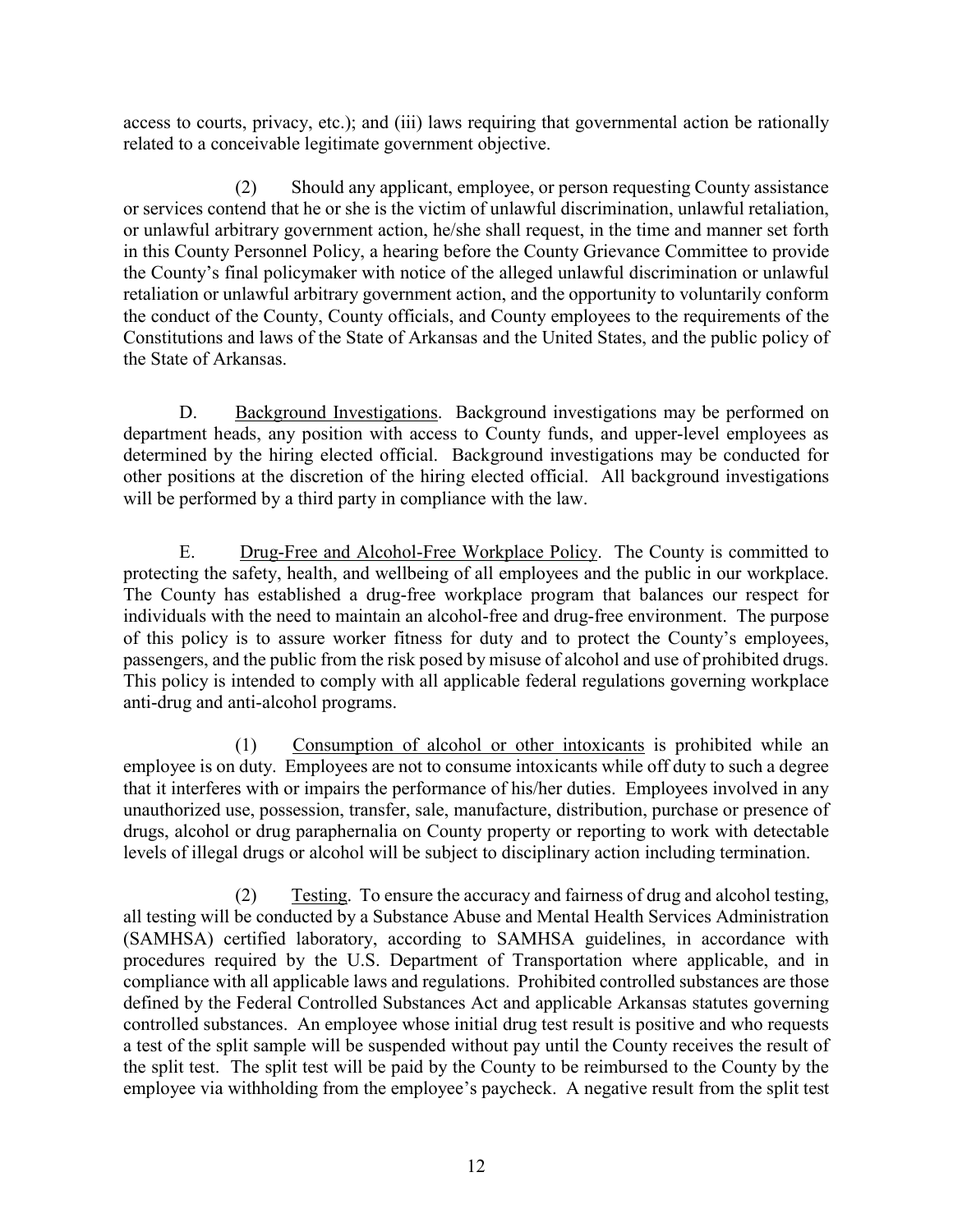will render the first test invalid and the employee will be reinstated with back pay and reimbursement for the cost of the split test.

(3) Prescription Drugs, Over-the-Counter Drugs, and Medical Marijuana. Prescription drugs and over-the-counter drugs are not prohibited when taken in standard dosage and/or according to a physician's prescription—however, a safety-sensitive employee who has been prescribed a medication that might cause drowsiness or otherwise impair the employee's ability to safely perform job functions shall notify the employee's supervisor and provide a written statement from the prescribing practitioner certifying that such use will not impair the employee's ability to safely perform his or her essential job functions. When proper notification is made and a licensed medical practitioner's statement is provided, the employee may continue working in the same position. If a statement is not provided or if a provided statement does not certify that the employee's use of the prescription will not impair the employee's ability to safely perform job functions, a reasonable effort will be made to temporarily assign the employee to another position, if available. The illegal or unauthorized use of prescription drugs is prohibited. Medical marijuana usage under the Arkansas Medical Marijuana Amendment is subject to Act 593 of 2017, which restricts an employee in a safety-sensitive position from performing those duties if a positive test result occurs even if the employee is a qualifying patient under the Amendment and/or holds a registry identification card.

(4) Post-Offer / Pre-Employment Testing. County officials who hire for any position shall conduct post-offer/pre-employment drug testing on any perspective County employee. A prospective employee cannot start work until the post-offer/pre-employment test result is received.

(5) "Safety-Sensitive Positions" include, but are not limited to, positions involving a safety-sensitive function pursuant to regulations governing drug and alcohol testing adopted by the U.S. Department of Transportation and the Arkansas General Assembly. Safetysensitive positions typically involve job duties where impairment may present a clear and present risk to co-workers or other persons. A safety-sensitive position includes any position where a momentary lapse in attention could result in injury or death to another person. A safetysensitive position includes, but is not limited to, a position in which a drug or alcohol impairment constitutes an immediate and direct threat to public health or safety, such as a position that requires the employee to:

- (A) carry a firearm;
- (B) perform life-threatening procedures;
- (C) work with confidential information or criminal investigations;
- (D) work with controlled substances;
- (E) maintain a commercial driver's license;
- (F) drive a vehicle or operate heavy equipment as part of normal duties;
- (G) serve as a mechanic on County vehicles;
- (H) serve as a dispatcher for law enforcement or emergency services; or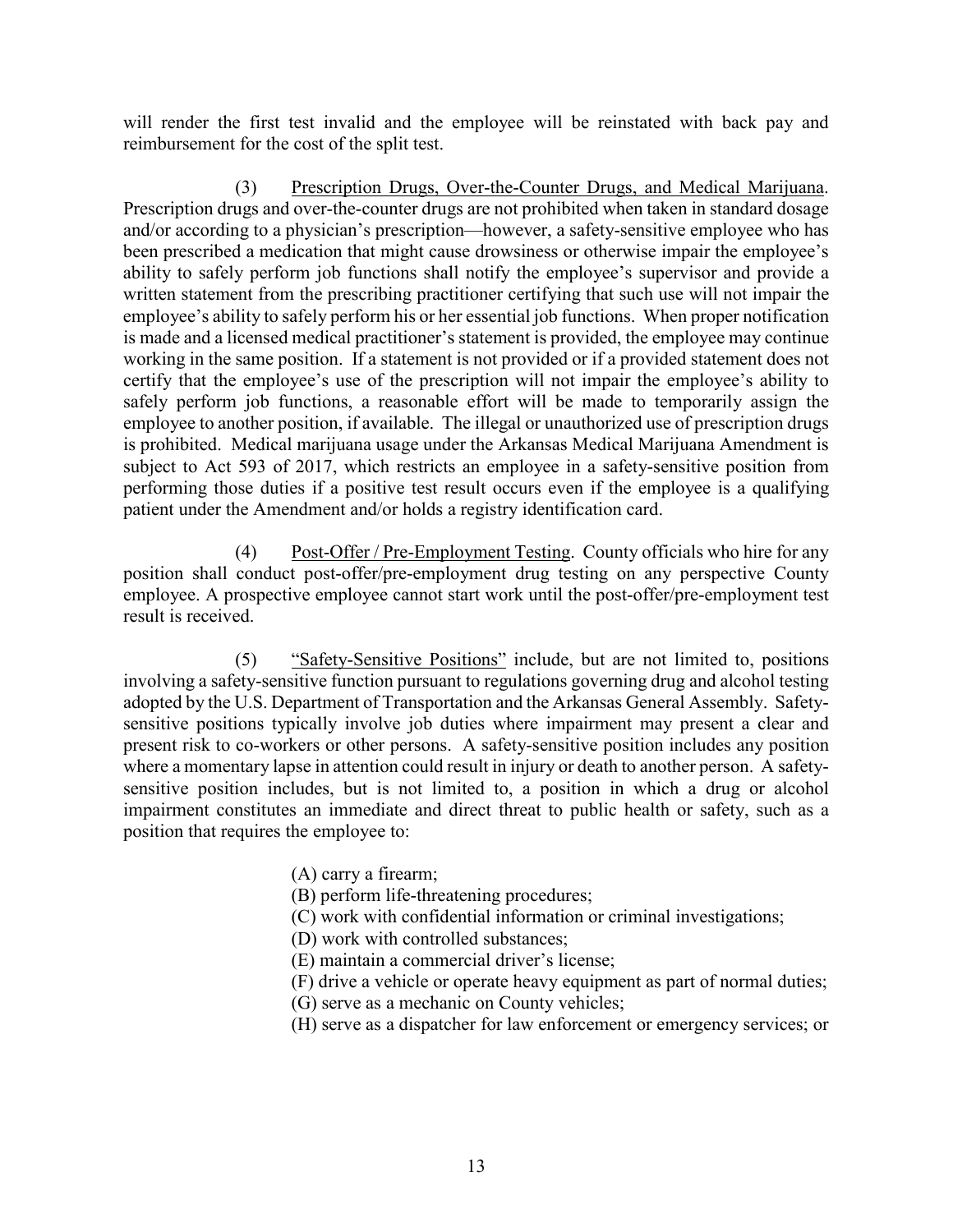(I) be prepared to use justified physical force against persons to maintain order or security for persons detained by the county.

(6) Testing of Safety-Sensitive Employees. Safety-sensitive employees are subject to testing to detect the presence of alcohol and controlled substances, including:

- (A) post-offer / pre-employment testing;
- (B) random testing;
- (C) reasonable-suspicion testing;
- (D) post-accident testing; and
- (E) return-to-duty testing and follow-up testing.

(7) Random Testing of Safety-Sensitive Employees. Employees in safetysensitive positions will be subject to random, unannounced testing. A computerized program shall determine the individual safety-sensitive employees to be randomly tested.

(8) Reasonable-Suspicion Testing of Safety-Sensitive Employees. A safetysensitive employee who is reasonably suspected of being intoxicated, impaired, under the influence of alcohol or drugs, or not fit for duty, shall be suspended from job duties with pay pending an investigation and verification of condition. Only an elected County official or supervisor who has been trained in reasonable-suspicion testing requirements may initiate reasonable-suspicion testing.

(9) Post-Accident Testing. A County employee shall be suspended with pay pending an investigation and verification of condition, and screened for the presence of controlled substances and alcohol, as soon as practicable, following his/her involvement in an accident involving a County vehicle or equipment, under the following situations:

- (A) an accident that results in the loss of human life;
- (B) an accident that results in a moving violation citation;

 (C) an accident that involves bodily injury to any person who, as a result of the injury, immediately receives medical treatment away from the scene of the accident.

(10) Disciplinary Action. The following shall result in immediate discharge:

(A) refusal to take a mandated test for drugs or alcohol; (B) a positive drug test (once the time limit for requesting a split test has expired, or upon receipt of a positive result from the split test); or (C) a positive alcohol test

(11) Records. All records regarding the County's Drug-Free and Alcohol-Free Workplace Policy shall be confidentially maintained, in a secure location with controlled access. Although records maintained by the County will remain confidential, such records may be used in legal proceedings in defense of the County, its agents, and employees, and such records may be otherwise disclosed as required or allowed by law.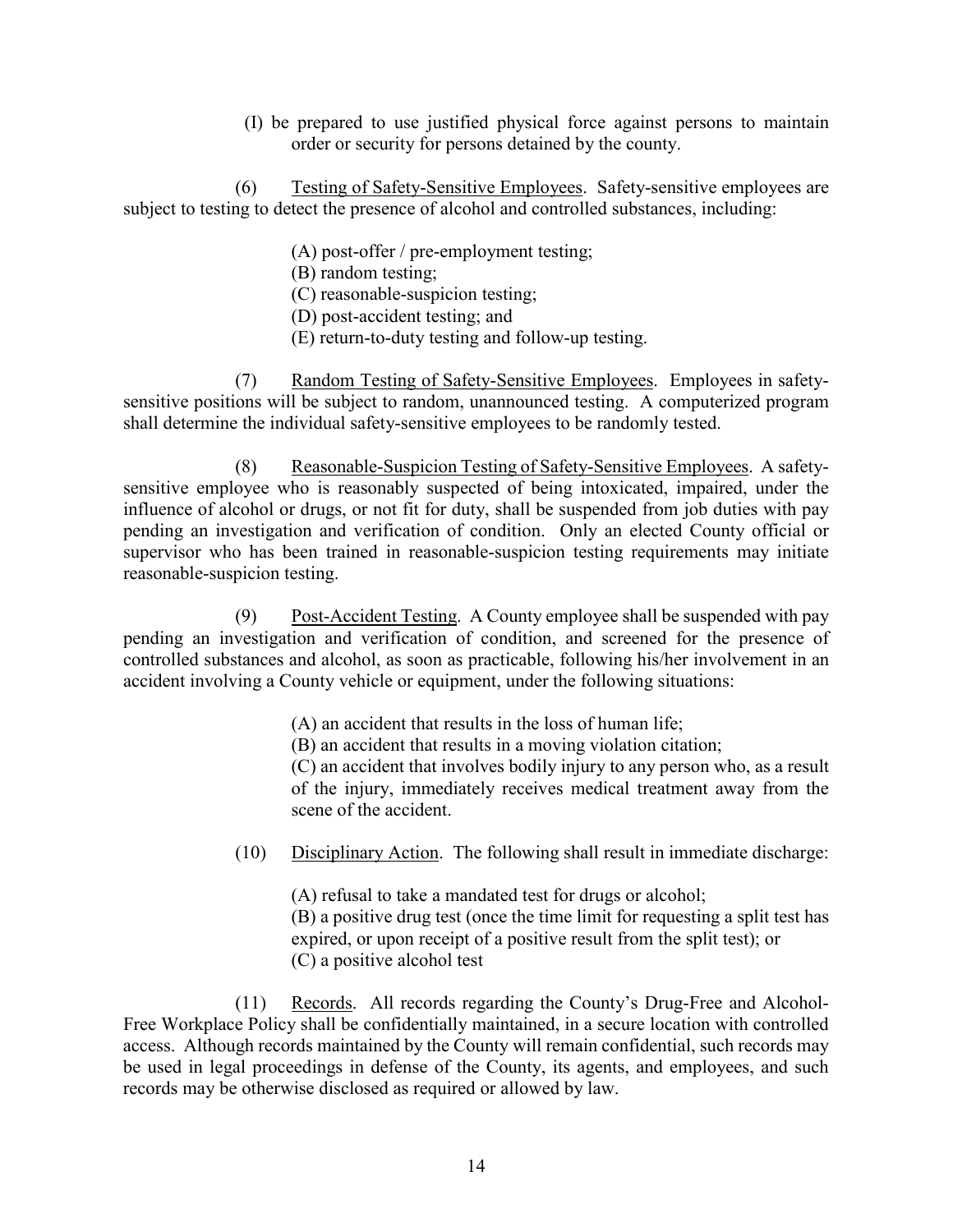#### **5. Employment Applications**

The government of Pope County is an equal opportunity employer and County policy is to comply with the provisions for the Equal Opportunity Act of 1972 as well as other non-discriminatory state and federal statutory requirements. Applications for employment will be accepted from any person who wishes to apply upon forms provided by the County. Applications will be kept on file for one year. County employees shall possess a Social Security Number at the time of employment with legal name.

Elected Pope County officials are hereby prohibited from employing deputies or County employees who are related by affinity or consanguinity within the second degree to any elected county official for whom the elected official would exercise any degree of oversight. Ordinance 78-O-15 became effective January 1, 1979. The Ordinance does not prohibit the continued employment of any County employee or deputy serving as an employee or deputy of an elected County official prior to January 1, 1979.

Persons desiring to become full-time employees must be 18 years of age unless applying for law enforcement positions. The age requirement for law enforcement is 21.

Elected officials or department heads shall require all applicants to undergo one or more of the following:

- A. A performance or demonstration test
- B. An oral or written test
- C. An evaluation and rating of the applicant experience and/or training by the County official or department head
- D. A comprehensive interview by the County official or department head

Results of the above will be documented by the County official or department head in written form and retained for official use or inclusion in the applicant's personnel file.

#### **6. Employee Classification, Attendance, and Compensation**

A. Employee Classifications. The County's office hours for normal business are 8:00 a.m. to 4:30 p.m. Monday through Friday, excluding holidays. A full-time County employee is an employee who occupies a full-time position with the County and who works a full-year schedule for the County.

Full-time County employees are expected to work during County office hours, with an unpaid lunch break each day and two paid breaks each day of up to 15 minutes per paid break. Paid breaks may not be taken at the beginning or end of the work day without supervisory approval Employees are permitted to use their paid breaks in conjunction with their unpaid lunch. All employees must document lunch breaks, if the elected official/department head has determined the employee will be provided an un-interrupted lunch break. If the employee leaves their official work place for lunch break, they must log in and out.

All Pope County employees, excluding elected officials/department heads must document time in and time out. The only exclusion shall be when it is not practical for an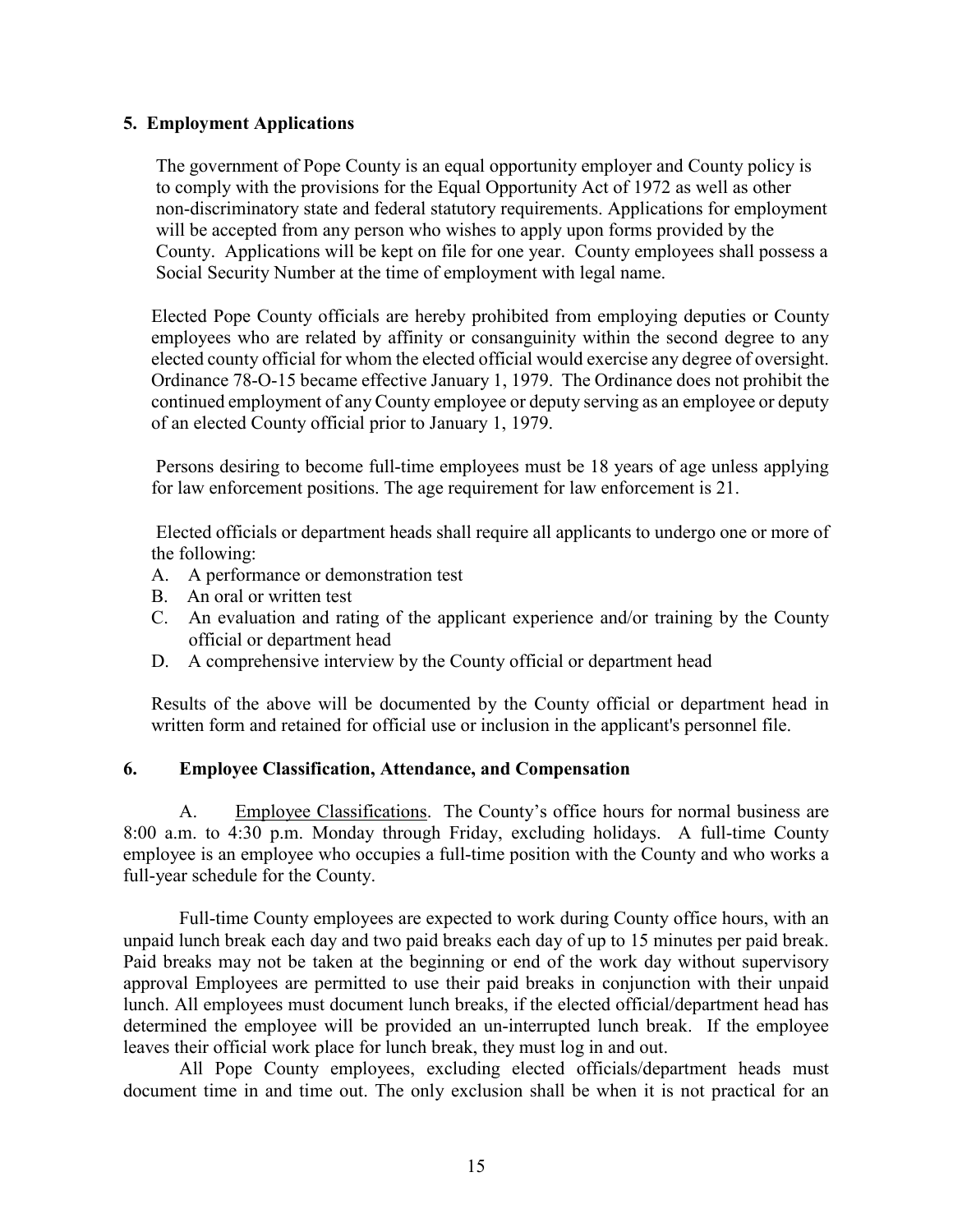employee to physically log in or out. This exclusion shall be determined by the elected official/department head. All documented work time shall be with a time recording system that is approved by the Arkansas Department of Labor.

A part-time County employee is an employee who works less than a full year schedule for the County. A regular part-time employee is hired to work less than a full workweek on a non-seasonal basis*,* and will be permitted to work no more than 29 hours per workweek. A seasonal part-time employee is hired to work less than a full workweek during seasonal and/or peak periods—the temporary employment period must be less than 90 days. Regular part-time and seasonal part-time employees are not eligible for benefits (other than those required under state and federal law) that are afforded to regular full-time employees.

B. Employee Compensation. County employees are paid on a bi-weekly basis (pay period every two weeks; 26 pay periods annually). Each pay period covers the two weeks prior to the week of payment, but not the week of payment if the employee was hired on or after 01/01/2012. After termination of employment, a County employee will be paid through the employee's final working day in the payment for the pay period following termination of employment. All compensation adjustments are subject to budgetary conditions at the time of awarding and approval of the Pope County Quorum Court. Under extraordinary circumstances at the end of the calendar year, an Official/Department Head may authorize for additional carry over for an employee who could not use scheduled vacation time due to unforeseen circumstances and/or conflicts with job duties. The additional carry over shall be taken off in the first quarter of the following year.

The policy of the County shall be to pay wages based upon an employee's level of skill, responsibility, education, and experience. Such wages shall also depend upon funds available to the county. Pope County shall pay all employees every two (2) weeks on Friday, unless that day falls on a holiday. In this event, payday will be the last working day before the holiday. Wages are calculated on annual basis from January 1 through December 31 but shall be paid in equal payments every two (2) weeks.

C. Employee Attendance. County employees are expected to be on the job during their regular work hours. Unexcused and excessive tardiness and/or absenteeism may result in disciplinary action, up to and including termination. County employees will be permitted absence without prior authorization under only the following conditions: (1) emergency, (2) family sickness or funeral, (3) County business, this is not to exclude an elected official/department head from the ability to adjust shifts as necessary to provide coverage, (4) inclement weather conditions where the employee is unable to travel safely; employees shall use accumulated leave, (5) other, if subsequently approved by the employee's supervisor. Excused absences with prior or contemporaneous authorization are governed by the leave policies set forth separately below.

D. Work Requirements. For payroll purposes the standard work week for Pope County shall begin a 12:00 am on Monday and end 11:59 pm the following Sunday. The standard workday shall begin at 12:00 am and end at 11:59 pm. The standard work week will be forty (40) hours. A pay period shall consist of two standard workweeks with the exception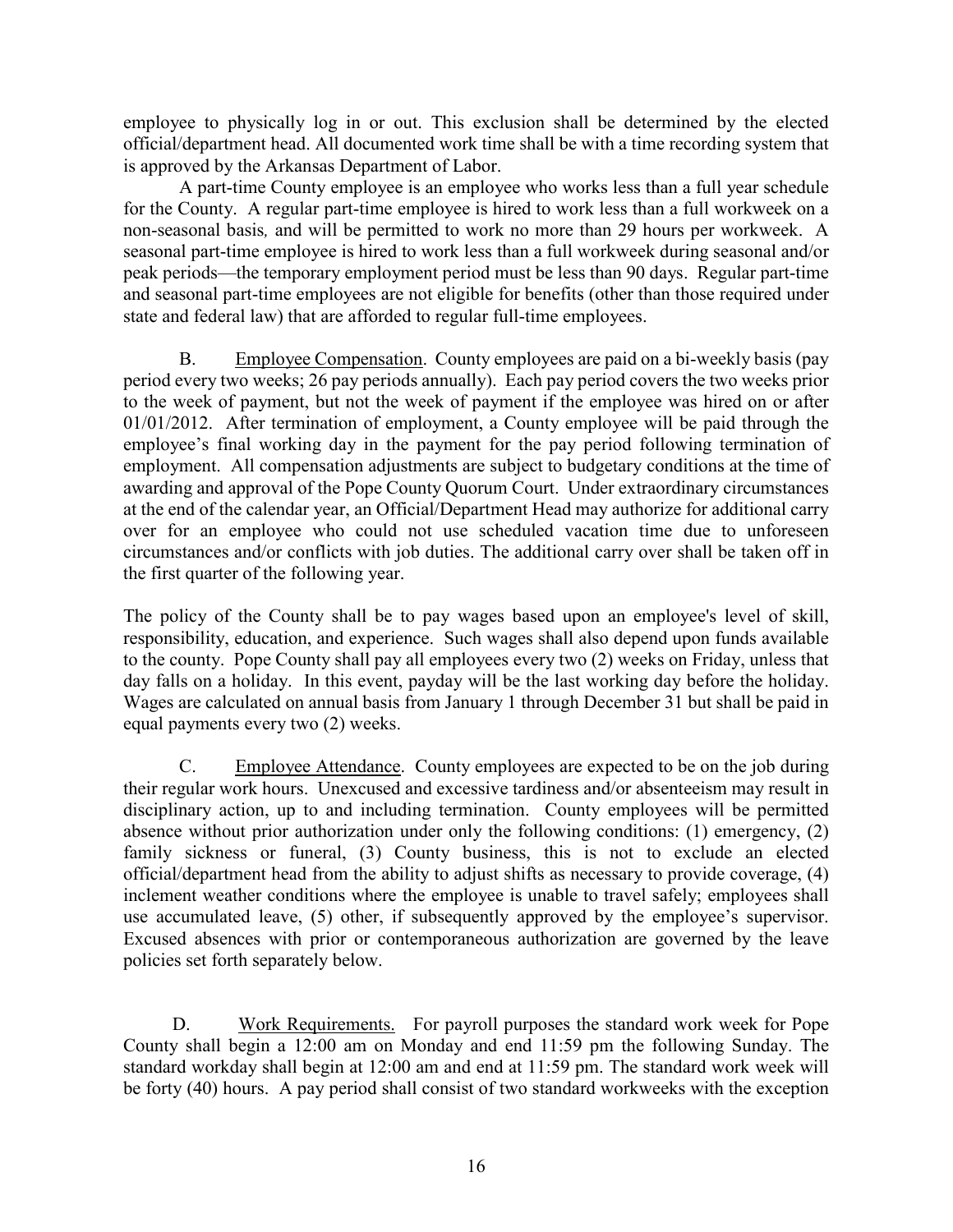of emergency services (Law Enforcement, EMS). Excluding elected officials, on or after January 1, 2012 all new full time and part time employees hired will be held back one (1) week. Therefore, each pay period covers the two weeks prior to the week of payment, but not the week of payment.

 (1) All employees are expected to work those hours prescribed and scheduled by their elected official/department head. The elected official/department head should schedule the hours of his/her employees so that each employee works no more than forty (40) hours in any work week with the exception of emergency services (Law Enforcement, EMS).

 (2) The Pope County Courthouse will be open to transact business from 8:00 am to 4:30 pm Monday through Friday, with the exception of set-out holidays per policy. The work schedule including breaks for each employee will be determined by the elected official/department head.

 (3) Employees shall be in attendance at their work in accordance with the rules and hours established by the elected official/department head.

 (4) Each elected official/department head shall keep a daily record of all absentees (vacations, sick leave, etc.) of each County employee. These records will be reviewed and signed by both the elected official/department head and the employees as to correctness every pay period.

 (5) Each elected official/department head is responsible for reporting any reduction in pay for an employee to the Payroll Deputy/HR Department.

 (6) Absence of an employee from work including any absence for a single or part of a day that is not authorized by the elected official/department head, shall be deemed to be an absence without leave. Any such absence shall be without pay and the employee who is absent for three (3) consecutive days without approved leave shall be deemed to have resigned.

 (7) No outside employment of a continual nature will be allowed unless it is approved by the elected official/department head. Under no circumstances will a person be allowed to work at a job, which conflicts in any way with duties as a County employee.

 (8) A personnel file shall be maintained on each employee by the elected official/department head.

 (9) County employees may be recommended for promotion and/or wage increases by their immediate supervisor subject to approval/disapproval by the elected official/department head.

 (10) In order for an employee to resign in good standing from his/her job, the employee must give the elected official/department head at least two (2) weeks written notice. The resignation should contain reasons for leaving the employment of the County. The employee's resignation shall be documented in the employee's personnel file.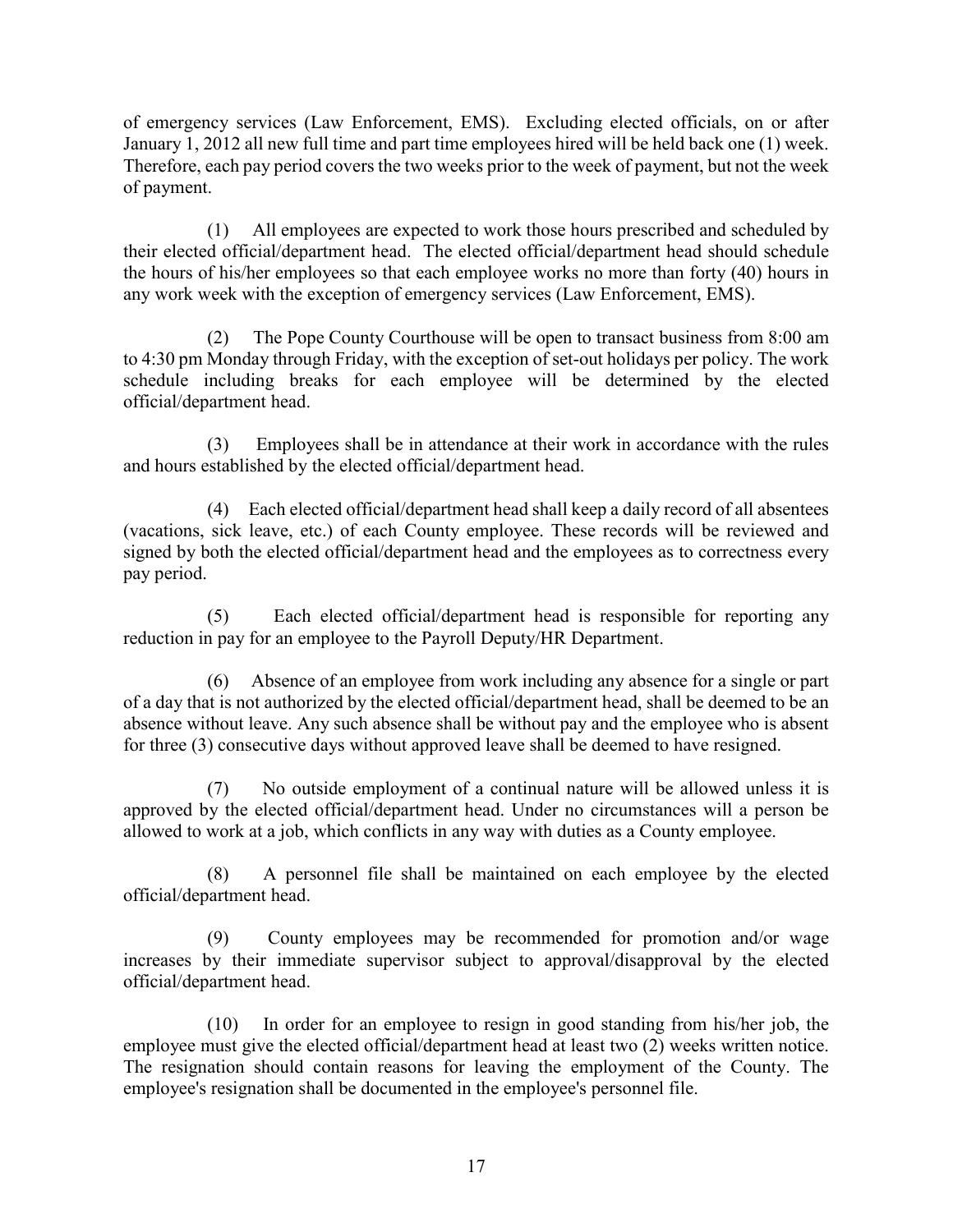(11) If an employee through no fault of his/her own is terminated because of reduction of work force or elimination of a position and if rehired within one year, then employment is considered continuous for the purpose of determining vacation leave and or seniority.

 (12) On special occasions or in unusual circumstances an elected official/department head may determine that non-exempt employees (defined as not employed in a bon-a-fide "executive, administrative or professional capacity") will be entitled to overtime compensation as needed to work extra hours in addition to the Standard Work Week. When the elected official/department head decides there is legitimate cause for extra hours to be worked by an employee in their office, they shall have the authority to approve an extension of the employee's work week. Exempt employees are not eligible for overtime pay under any circumstances.

(13) All full-time employees of Pope County with the exception of Elected Officials, shall have an annual performance evaluation conducted in a manner prescribed by the Director of Human Resources.

Time worked in excess of 40 hours per week is overtime and will be paid at the rate of time and one-half the regular rate of hourly wage. The employee may be granted compensatory time off at the rate of time and one-half for all overtime worked in excess of 40 hours per week (one and one-half hours for each one hour of overtime worked).

At the discretion of the elected official/department head all overtime accumulated during the calendar year will either be taken off as compensatory time by the end of that calendar year or be paid at the end of that calendar year. However, overtime received in the last quarter of the year will be allowed to be carried over to the following year at the discretion of the elected official/department head. It is the employee's responsibility to provide contemporaneous written documentation of overtime authorized by the appropriate elected official/department head.

E. Overtime Work and Compensatory Time. The County complies with the Fair Labor Standards Act (FLSA).

(1) Any County employee who makes less than the minimum pay amount set by the FLSA is, regardless of job duties, is eligible for overtime compensation.

(2) Otherwise, only County employees defined by the FLSA as "nonexempt" - which means not employed in a bona fide "executive, administrative, or professional capacity" - are eligible for overtime compensation.

(3) The fact that an employee is paid a "salary" has nothing to do with whether an employee is (or is not) eligible for overtime compensation.

(4) As authorized by the FLSA, the County's employees who are eligible for overtime compensation may receive, in lieu of overtime pay, compensatory time off at the rate of one and one-half hours of compensatory time for each hour of overtime worked.

(5) The normal work period shall be 40 hours per week for all County employees except employees engaged in the provision of law enforcement (including jailers).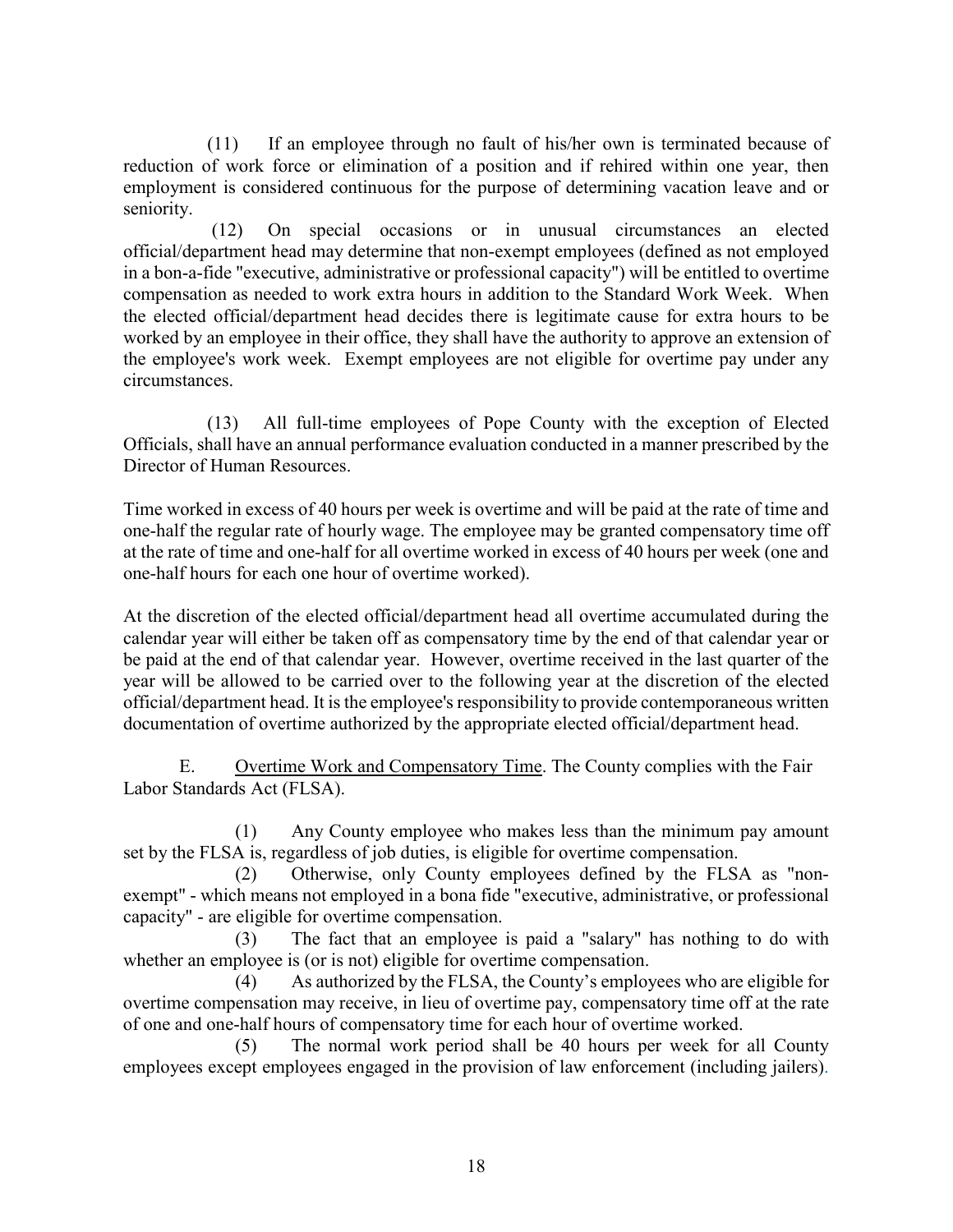The normal work period for law enforcement (including jailers) shall be 86 hours per consecutive 14-day work period.

(6) Overtime shall only be worked in emergencies or when public health, welfare, and the safety of the community is in danger. Overtime shall not be worked without the approval of the elected County official or supervisor designated by the elected County official to approve overtime. This includes checking emails and/or phone messages outside business hours—non-exempt employees shall not check emails and/or phone messages, or otherwise work outside of business hours without approval. Overtime worked shall be compensated as set forth in this policy whether approved in advance or not, but employees who work overtime without approval as set forth in this policy are subject to discipline up to and including termination.

(7) No employee shall accrue more than 240 hours of compensatory time. After an employee accrues the maximum 240 hours of compensatory time, the employee shall be paid any additional overtime in cash at a rate of one and one-half times the employee's normal hourly rate, for each hour of overtime worked (subject to normal withholdings for taxes, etc.). At the end of each year, all accrued but unused compensatory time will be paid in full with the exception of compensatory time earned during the last quarter of the year.

(8) An employee who has accrued compensatory time shall, upon termination of employment, be paid for the unused compensatory time at the employee's average hourly rate during the last three years of employment, or the employee's final hourly rate, whichever is higher.

(9) An employee who has accrued compensatory time off and who has requested the use of compensatory time off shall be permitted to use such time within a reasonable period after making the request if the use of compensatory time does not unduly disrupt the operation of the County or employing department.

(10) All County elected officials and department heads will maintain time sheets to be filled out by each non-exempt employee on a weekly basis. All time sheets shall be signed under oath by the non-exempt employee and signed by the elected official/department head. (11) Paid leave days shall not count toward time worked in a work period for calculating overtime. Only time worked by an employee shall count toward calculating overtime (including time worked on a holiday).

(12) A person who accepts employment with the County or continues in employment with the County shall be deemed to have agreed to receive compensatory time off in lieu of overtime compensation as set forth in this policy.

# F. Overtime and Leave Time Liability Control Procedure.

(1) Employees required to personally sign and certify timesheets. Each nonexempt County employee shall *personally* sign his/her time sheet, certifying: "My signature certifies that the above recorded hours worked and leave taken are correct."

(2) Each County department to keep employee time sheets as a permanent record. The signed/certified employee time sheets shall be kept in each department as a permanent record (for at least five years).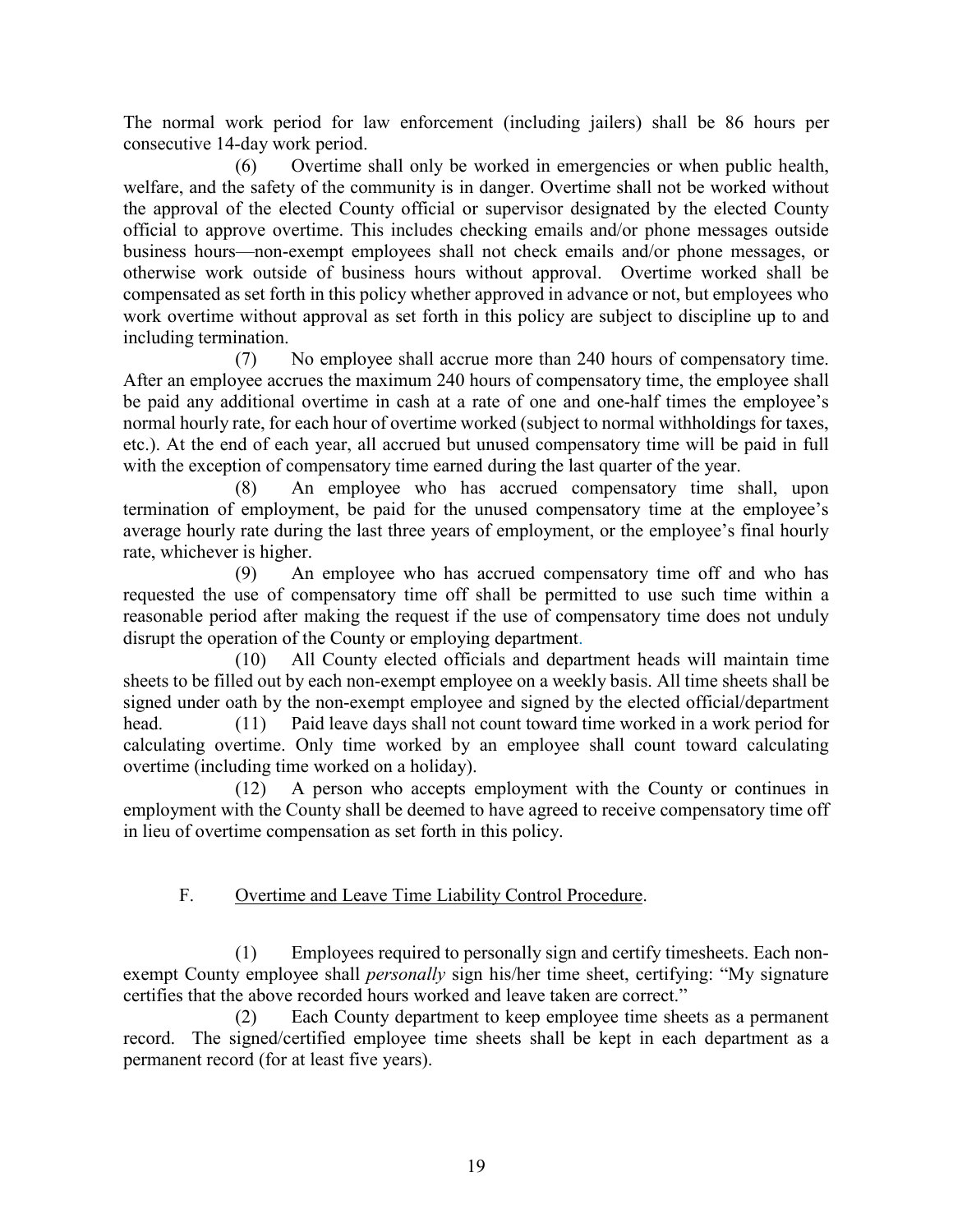(3) Payroll Deputy/HR Department to process payroll from departmental time sheets for exempt and non-exempt employees. The Payroll Deputy/HR Department will process payroll for exempt and non-exempt employees, including overtime pay, vacation leave pay, sick leave pay, and holiday pay, based on the signed/certified time sheet provided by each department. It is each department's responsibility to certify the employees' hours worked and leave time taken are correct.

(4) Departments not to turn in payroll timesheet to Payroll Deputy/HR Department without signed/certified timesheet from employee.

(5) Comp Time Tracker to log County's total overtime liability. The HR Department shall keep a record of accumulated compensatory time by month for each department.

(6) Report total County overtime liability monthly. The HR Department shall provide a monthly report to the County Treasurer, the County Judge, County Clerk and the Quorum Court, reporting the amount of the County's accrued compensatory time debt.

(7) Pay overtime in cash when required by Policy. The Payroll Deputy/HR Department shall go to cash and issue an overtime check to an employee any time the employee's total hours of accrued compensatory time exceed the compensatory time limit set by the Quorum Court in the County's Personnel Policy (240 hours).

(8) Quorum Court to manage the County's compensatory time debt from month to month. The Quorum Court shall use its appropriation power (including reappropriation power) to modify the County's budget throughout the year so that the County has the funds to pay the compensatory time debt that has accumulated throughout the year at the end of the year.

## G. Code of Ethics

The holding of public office or employment is a public trust created by the confidence, which the electorate reposes in the integrity of officers and employees of county government. An officer or employee shall carry out duties assigned by law for the benefit of the people of the county. The officer or employee may not use their office, the influence created by their official position, or information gained by virtue of their position, to advance their individual or an immediate member of their family, or an associates personal economic interest, other than advancing strictly incidental benefits as may accrue to any of them from the enactment of administration of law affecting the public generally. ACA 14-14-1202 (1).

The efficiency and effectiveness of county government depends on public trust and confidence. To maintain this trust, conformance to these standards is expected of each county

employee. Violation of this code of ethics will result in disciplinary action or dismissal.

(1) County employees shall not grant any special consideration or advantage to individuals or groups beyond that which is available to every other individual or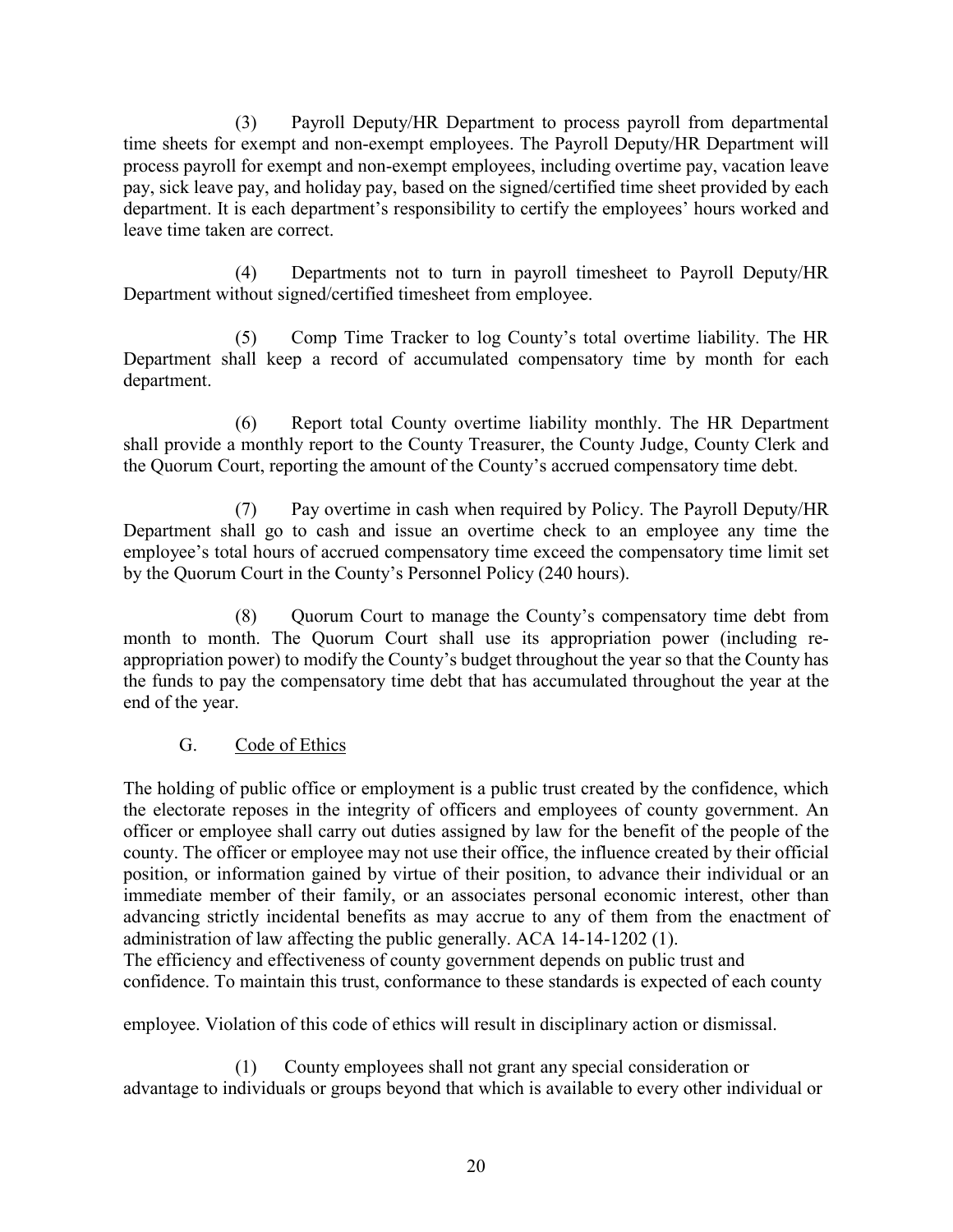group.

(2**)** County employees shall not engage in conflict of interest activities that prove to be incompatible with assigned duties, bring discredit upon the County or give them an advantage in their outside activities over persons working in similar vocations.

(3) County employees shall not use official positions to receive special favors for themselves or others.

(4) County employees shall exercise care and emphasize safety in the use of County property and equipment.

(5) County employees shall keep themselves mentally alert, neat and clean, and shall perform their duties fairly, impartially and in a professional manner. Working under the influence of alcohol or any other narcotic or controlled substance may result in immediate dismissal.

It shall be a violation of County policy to possess any alcohol beverages/controlled substances in County vehicles or on County property, including medical marijuana.

(6) The County's Smoking Policy Ordinance 2009-O-19 shall be in Accordance with County ordinance relating thereto. Use of tobacco products is not allowed in County buildings, vehicles or other enclosed structures.

(7) County employees shall conduct themselves, both on the job and off duty, so as to command the respect of fellow workers and the general public.

(8) County employees shall not display prejudice against persons or organizations, thus affecting cordiality or contacts with other employees or the public.

(9) Employees of the County shall at all times be civil, orderly and Courteous in their conduct and demeanor. In each contact with the public, an employee must be aware that his/her appearance, actions and statements are in essence those of the County.

In dealing with the public, each employee must attempt to make his/her conduct one which inspires respect for both himself/herself and the County and further, one which generates the cooperation and approval of the public.

Not everyone an employee may meet in the course of his/her duties will be courteous. However, an employee should treat the public as he/she would like to be treated, with courtesy, patience, respect and understanding. This attitude or approach to public service cannot be overemphasized.

When an employee is not certain of the correct response to an inquiry from the public, he/she should refer the inquiry to the individual or the department that can provide the most satisfactory response to the inquiry. It is better to admit lack of knowledge than to provide erroneous information.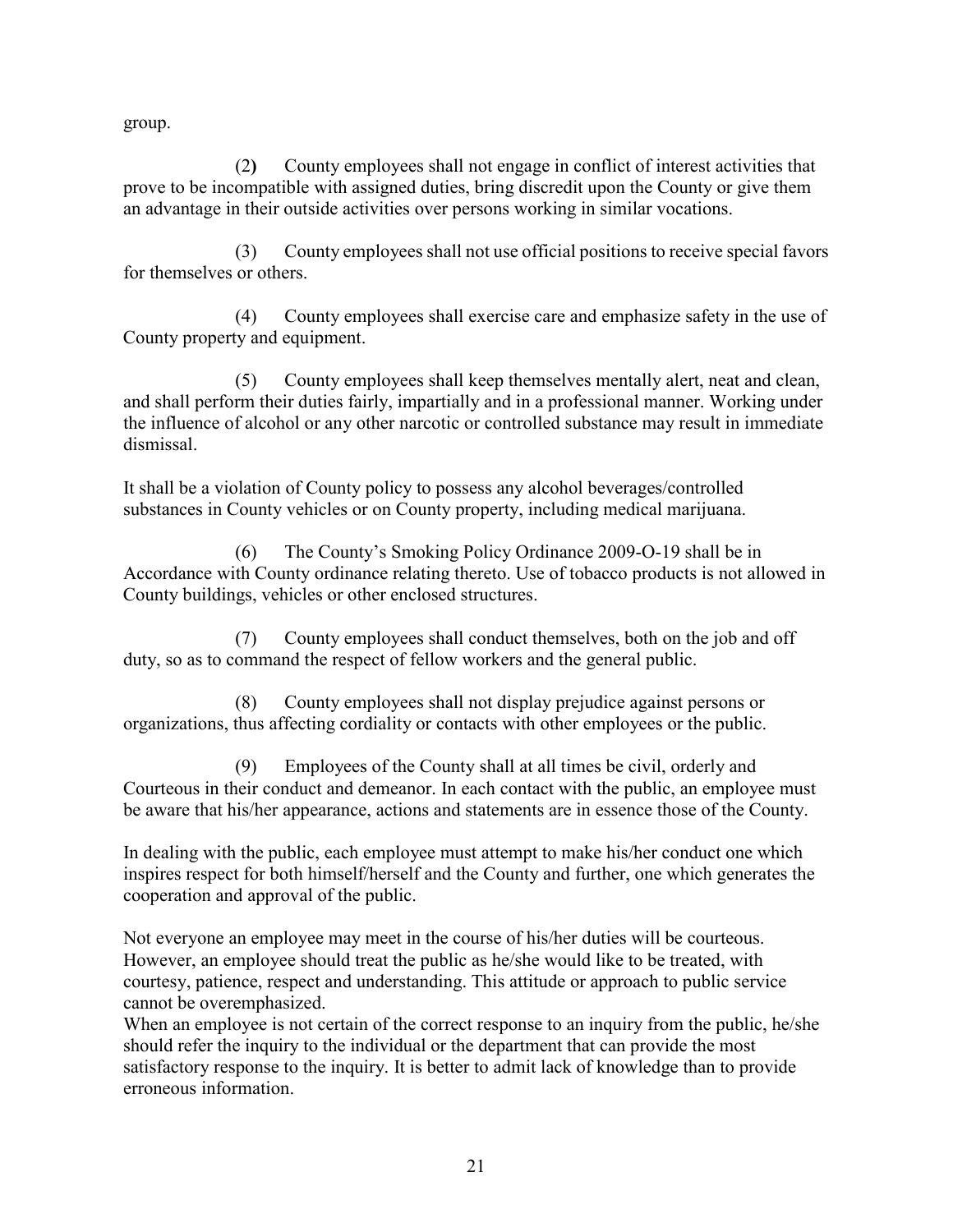(10) A County employee's commitment is public service. Any work stoppage, slowdown, strike or other intentional interruption of the operations of the County or other refusal to work shall cause the employee to forfeit his/her employment and result in the termination of the employee from the County.

NOTE: The above Code of Ethics for County officials and employees generally follows the requirements of Arkansas Code Annotated 14-14-1202. (Amendment 55, Act 742 or 1977, as amended.)

(11) No County Gifts. The Arkansas Constitution prohibits the County from using public money to confer a private benefit. Ark. Const. Art. 12, § 5. County elected officials/department heads, and supervisors shall comply with this constitutional provision and shall not offer or award more paid leave time (holiday, vacation, sick, or compensatory) than authorized by this County Personnel Policy.

## **7. Administrative Leave and other Benefits**

A. Group Insurance Programs: The County offers group insurance programs for full-time County employees*.* The County pays portions of some but not all premiums for group insurance programs. All insurance benefits are subject to change at any time. This Personnel Policy does not guarantee continuation of any group insurance benefits.

B. Holiday Leave. The County will be closed and all County employees will be granted paid leave to observe the twelve holidays listed below. Additional holidays may be proclaimed by the County Judge.

- 1. New Year's Day—January 1
- 2. Martin Luther King Birthday—January 19
- 3. Presidents Day—3rd Monday in February
- 4. Good Friday--Friday before Easter Sunday
- 5. Memorial Day—Last Monday in May
- 6. Independence Day—July 4
- 7. Labor Day—1<sup>st</sup> Monday in September
- 8. Veterans Day—November 11
- 9. Thanksgiving Day—4<sup>th</sup> Thursday in November
- 10. Day after Thanksgiving
- 11. Christmas Eve—December 24
- 12. Christmas Day—December 25

When a holiday falls on Sunday, the following day will be observed as a holiday. When a holiday falls on a Saturday, the preceding day will be observed as a holiday. Note with regard to vacation, sickness, and other fringe benefits outlined herein, it must be understood these benefits are not required by law. No contract is entered into by the County with any employee,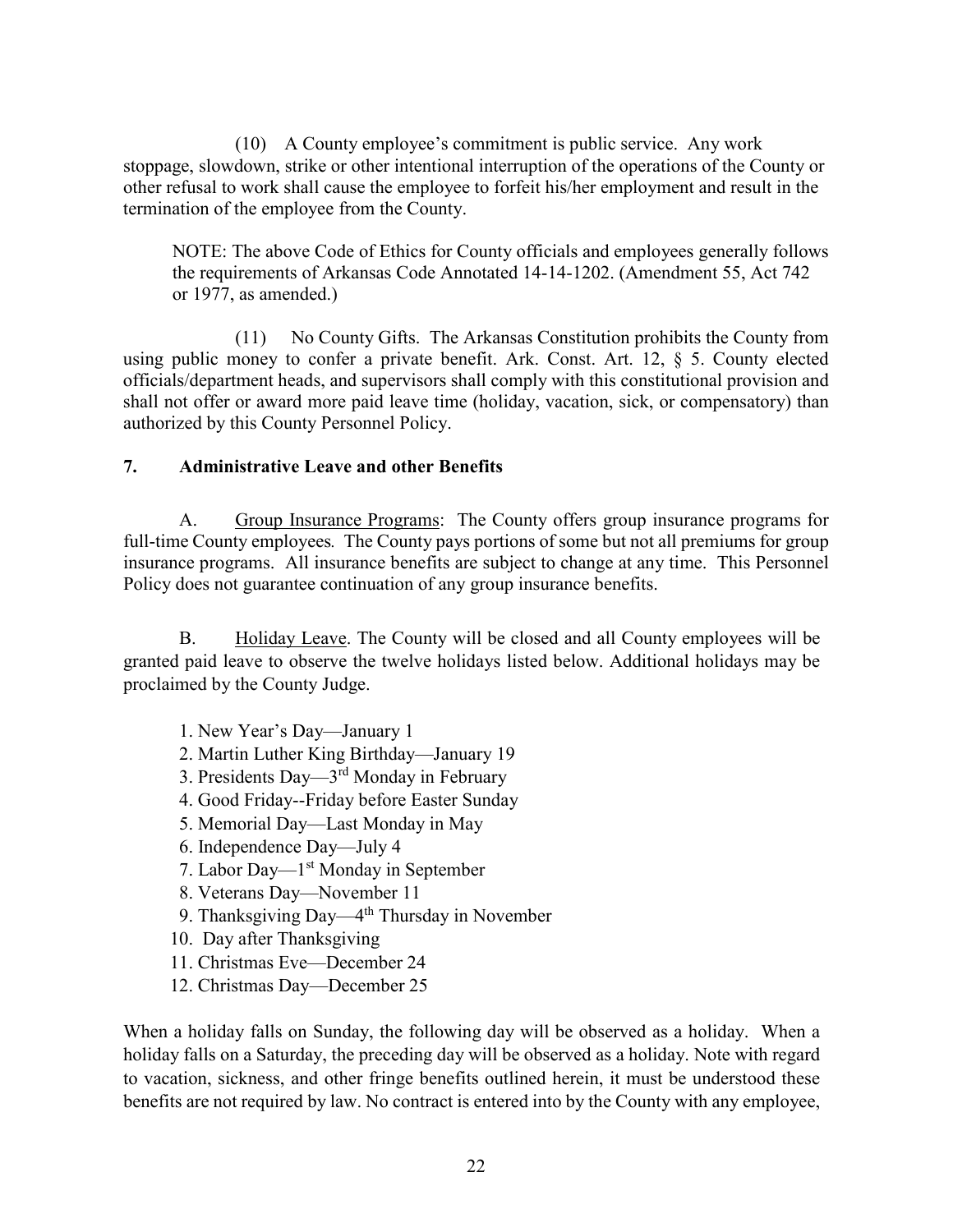nor does the County incur any debt or obligation.

No more than forty (40) hours of holiday leave shall be allowed to be carried over into the following year.

C. Vacation Leave. Vacation leave is a benefit like wages that each full-time County employee earns, and that accrues to all eligible employees in accordance with the schedule set out in this section. Vacation leave begins to accrue with the enrollment date of the new full-time employee. A new employee must work their first full bi-weekly pay period to receive four (4) hours vacation. If a new hire employee terminates before their first bi-weekly payroll cycle is completed, no vacation time is awarded.

Vacation leave shall be granted by the employee's appropriate supervisor in advance of the leave and at such time, or times, as will least interfere with the efficient operation of the County. Vacation leave shall be scheduled by the elected officials/department head who shall take into consideration the efficient operations of the County. Vacation leave may be taken in increments as low as .25 hours (15 minutes). No vacation leave may be taken unless earned—employees are not permitted to borrow against leave days to be accrued in the future.

An employee may carry over a maximum of 240 hours of vacation and any accrued vacation leave in excess of 240 hours (30 days) at the end of each calendar year will be automatically donated to the Catastrophic Leave Bank Program. Employees will be paid for accrued but unused vacation leave (up to the maximum accrual of 240 hours) following termination of employment. The estate or next of kin of employees separated from employment by death shall be compensated for the accrued vacation leave of the deceased employee at regular rate of pay.

Vacation leave shall accrue as follows:

|          | Service Time Accrued Vacation Leave |
|----------|-------------------------------------|
| 1 day    | 4 hours per biweekly pay period     |
| 3 years  | 5 hours per biweekly pay period     |
| 5 years  | 6 hours per biweekly pay period     |
| 12 years | 7 hours per biweekly pay period     |
| 20 years | 8 hours per biweekly pay period     |

D. Sick Leave. Sick leave accrues to all full-time eligible employees at the rate of four (4) hours per biweekly pay period. Sick leave begins to accrue with the enrollment date of the full-time employee. Sick leave shall be granted by the employee's appropriate supervisor in advance of the leave whenever possible and at such time, or times, as will least interfere with the efficient operation of the County. Sick leave shall be deducted from the employee's accrued sick leave based on the number of accrued sick leave hours requested and granted. Sick leave may be taken in increments as low as .25 hours (15 minutes). No sick leave may be taken unless earned—employees are not permitted to borrow against leave days to be accrued in the future.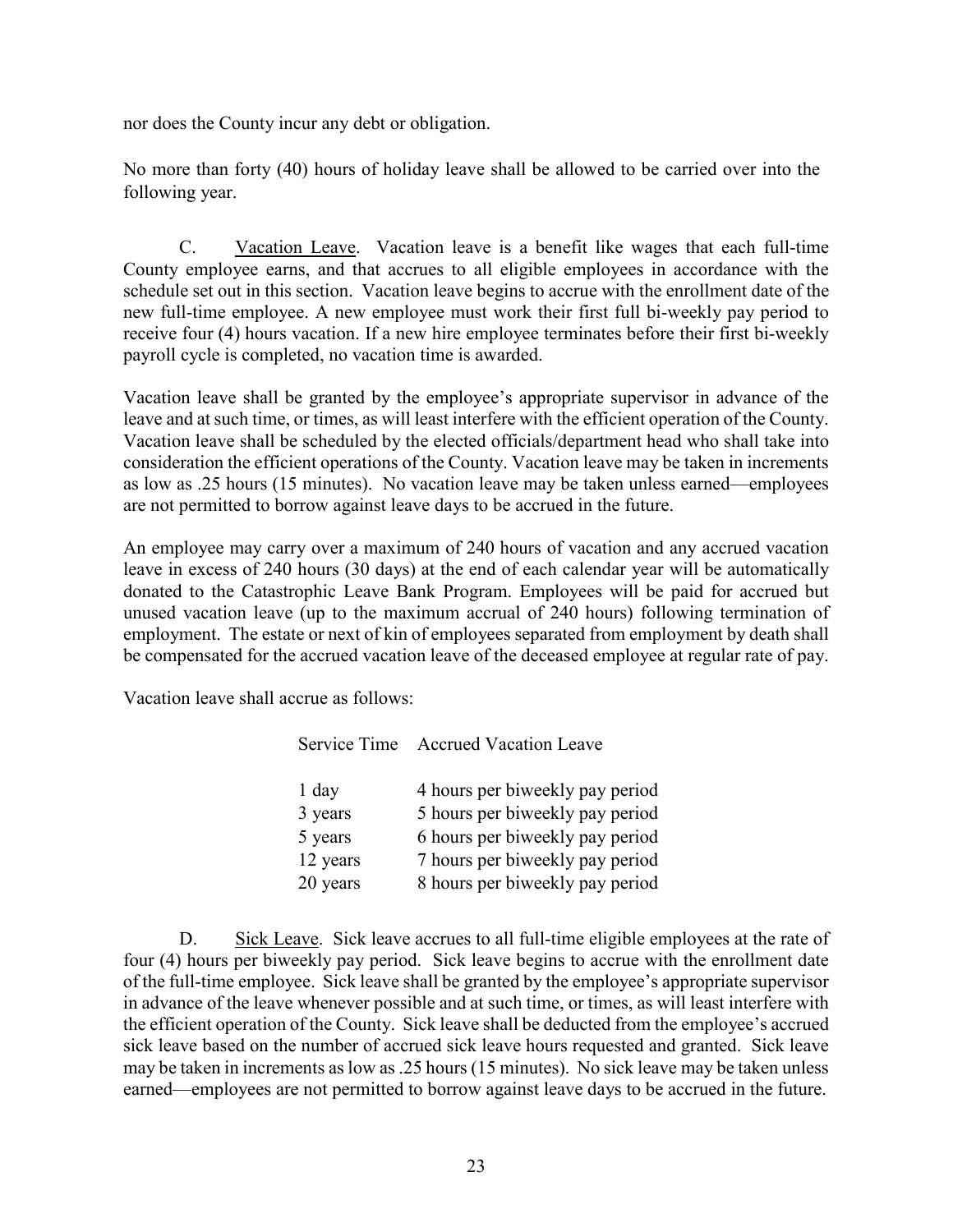Any sick leave above 720 hours at the end of a calendar year will be automatically donated to the Catastrophic Leave Bank Program. Therefore, the employee can carry over the maximum of 90 days (720 hours) on January 1st each year. Employees are not entitled to be paid for any accrued but unused sick leave with the exception of verified retirement with APERS (Arkansas Public Employees Retirement System) at the time of termination. Retiring employees with APERS shall be paid at the rate of \$50 a day for up to 60 days for a maximum of \$3000 to be paid on the payroll following termination.

An employee may be eligible for sick leave due to a personal illness or physical incapacity resulting from causes beyond the employee's control, or due to illness in the immediate family which would require the employee to take care of the family. An employee who is unable to report for work due to one of the designated reasons shall make a reasonable effort to report the reasons for his/her absence to their supervisor or someone acting for the supervisor one (1) hour before their scheduled time to report to work. Sick leave with pay shall not be allowed unless such report has been made. Proper sick leave forms shall be completed and forwarded to the elected official/department head's office immediately after each leave.

For each day of sick leave taken beyond two consecutive days employees must present a written statement from a physician certifying that the employee's condition prevented him/her from appearing for work and indicating when the employee can return to work. If an employee accepts sick leave benefits based on false statements or evidence, he/she is subject to severe disciplinary action, which could include termination. The County reserves the right to investigate any application for sick leave, including examination of satisfactory medical proof of sickness or disability. If there is a perceived history of abuse of sick leave, the County reserves the right to require a written statement from a physician certifying the employee's condition prevented him/her from appearing for work beginning with the first day missed.

E. FMLA Leave. The County complies with the Family and Medical Leave Act (FMLA). The eligibility criteria and general guidelines used in administering this policy are set forth below. Interpretation of circumstances not specifically covered in this policy will be made in accordance with applicable law. The FMLA was designed to promote our Country's interest in preserving family unity while accommodating the legitimate interests of employers. The FMLA seeks to minimize the potential for employment discrimination on the basis of gender consistent with the Equal Protection Clause of the Fourteenth Amendment by assuring that leave is available for both women and men.

(1) Employee Eligibility Criteria. To be eligible for FMLA leave, employees must have been employed by the County at least 12 months, whether consecutive or intermittent, and worked at least 1,250 hours during the twelve 12-month period. All absence from work for covered military service is counted in determining an employee's eligibility for FMLA leave. The County will grant up to 12 weeks of unpaid FMLA leave per year to eligible employees.

 (2) Qualifying Events for FMLA Leave. FMLA leave may be taken for any one, or a combination of, the following reasons: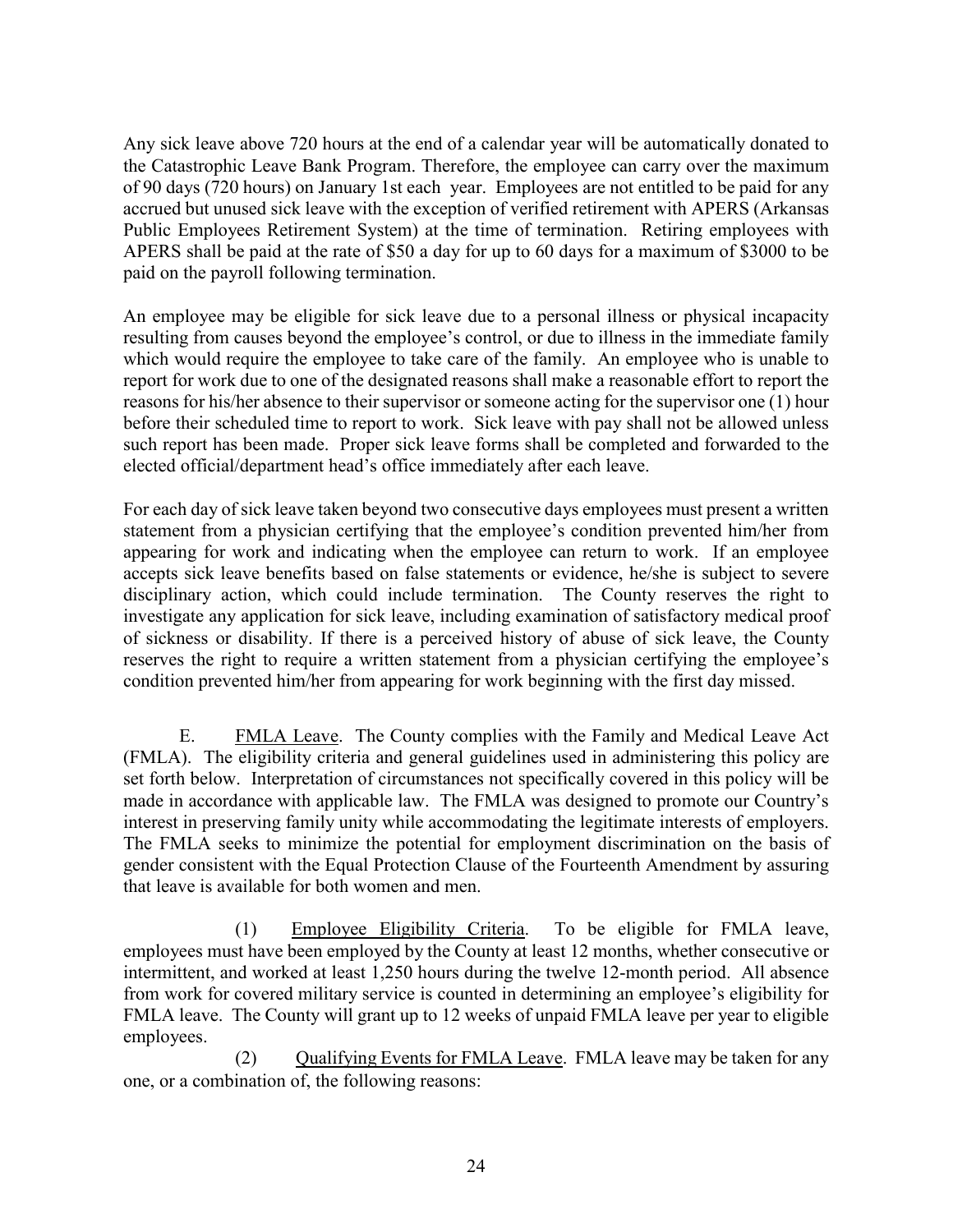- Care of the employee's child (birth or placement for adoption or foster care);
- Care of the employee's spouse, dependent child, or parent with a serious health condition;
- Serious health condition that makes the employee unable to perform the essential functions of his/her job;
- A "qualifying exigency" resulting from the covered active duty or the call or order to covered active duty of the employee's spouse, son, daughter, or parent who is a military member of the National Guard and Reserves or the Regular Armed Forces; and,
- Care of the employee's spouse, son, daughter, parent, or next of kin, who is a covered service member with a serious illness or injury incurred or aggravated by service in the line of duty. (Employees eligible for this type of leave may be eligible for up to 26 workweeks of leave, rather than the usual 12.)

(3) "Serious Health Condition." A "serious health condition" is an illness, injury, impairment, or physical or mental condition that requires inpatient care at a medical facility, including any period of incapacity, or any subsequent treatment regarding such inpatient care, or a condition that requires continuing care by a licensed health care provider. This policy covers illnesses of a serious and long-term nature, resulting in recurring or lengthy absences. Generally, a chronic or long-term health condition that would result in a period of three consecutive days of incapacity with the first visit to the health care provider within seven days of the onset of the incapacity and a second visit within 30 days of the incapacity would be considered a serious health condition. For chronic conditions requiring periodic health care visits for treatment, such visits must take place at least twice a year.

(4) Pay Status During FMLA Leave. FMLA leave is unpaid leave. However, any available paid time off, including qualifying workers' compensation leave, sick, vacation or comp time, will run concurrently with FMLA leave, until such leave is exhausted. Once an employee's paid benefits are exhausted, he/she will be in an unpaid status during the remainder of his/her FMLA leave. It is at the employee's discretion which type of paid leave to use, with the exception of qualifying workers' compensation leave.

(5) How Much FMLA Leave May be Taken. An eligible employee taking FMLA leave is entitled to up to 12 workweeks of unpaid leave during a 12-month period for any FMLA qualifying event(s) as listed above. The 12-month period is a rolling 12-month period measured backward from the date an employee uses any FMLA leave. Leave to care for a seriously injured or ill active-duty military member, when combined with other FMLAqualifying leave, may not exceed 26 weeks in a single 12-month period. When both spouses are employed by the County, they are together entitled to a combined total of 12 workweeks of FMLA leave within the designated 12-month period for the birth, adoption, or foster care placement of a child with the employees, and to care for a parent (but not in-law) with a serious health condition. Each spouse may be entitled to additional FMLA leave for other FMLA qualifying reasons.

(6) Intermittent or Reduced Work Schedule Leave. FMLA leave may be taken intermittently or on a reduced work schedule when medically necessary due to the employee's or family member's illness. Leave to care for a newborn or for a newly placed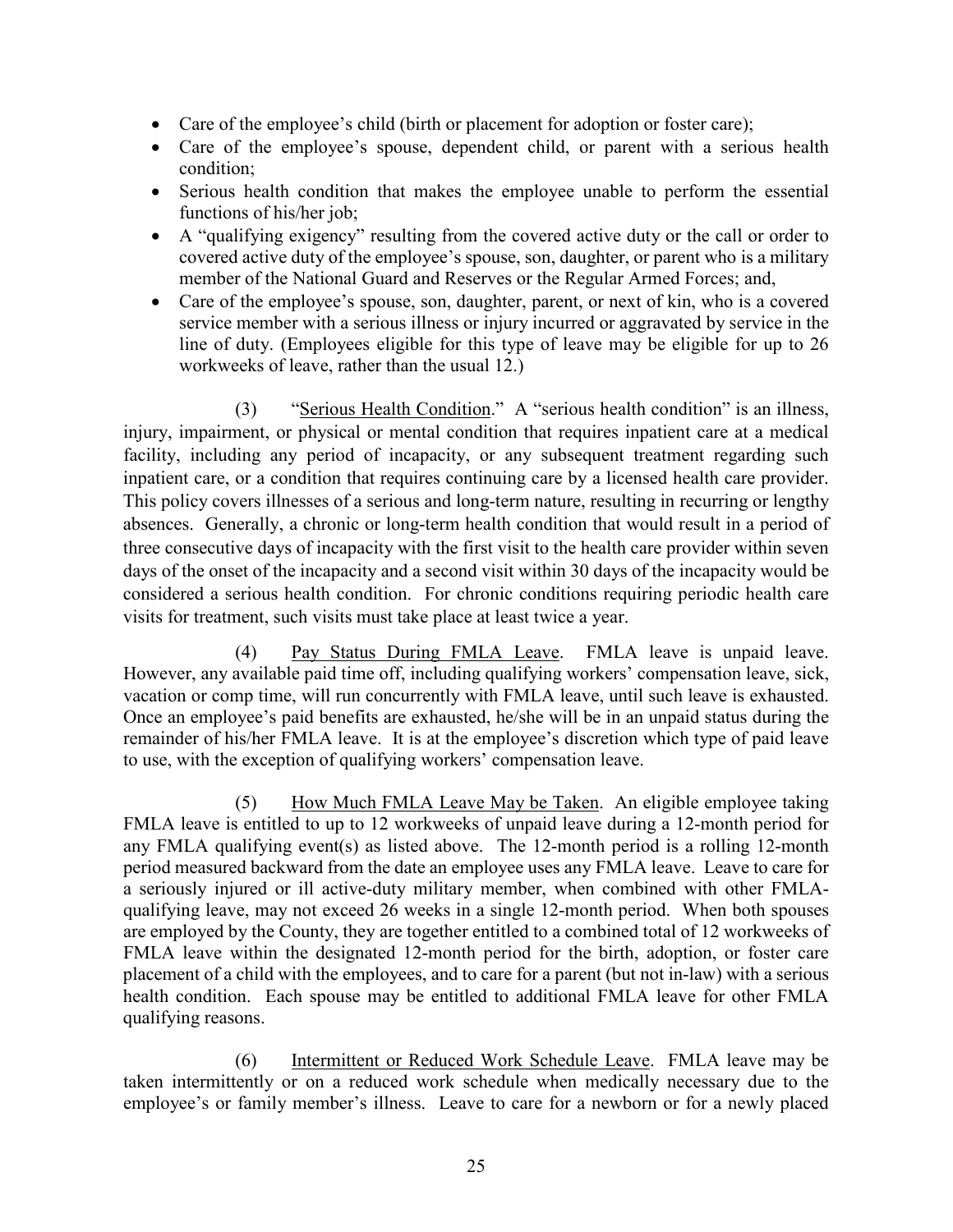child may not be taken intermittently or on a reduced work schedule. If an employee takes leave intermittently on a reduced work schedule basis, the employee must, when requested, attempt to schedule the leave so as not to unduly disrupt County operations. When an employee takes intermittent or reduced work schedule leave for foreseeable planned medical treatment, the County may temporarily transfer the employee to an alternate position with equivalent pay and benefits for which the employee is qualified and which better accommodates recurring periods of leave.

(7) Notice. An employee should request FMLA leave by completing required paperwork and submitting it to the employee's supervisor or the HR Director as soon as practicable. When leave is foreseeable, the employee must provide the County with at least 30 days' notice.

(8) Medical Certification. An eligible employee is required to submit medical certification from a health care provider to support a request for FMLA leave for the employee's or a family member's serious health condition. The County may have a designated individual contact the employee's health care provider to clarify or authenticate the initial certification with notice to the employee; and/or require the employee to obtain a second opinion by an independent County-designated provider at the County's expense. If the initial and second certifications differ, the County may, at the County's expense, require the employee to obtain a third, final and binding certification from a jointly selected health care provider. During FMLA leave, the County may request that the employee provide recertification of a serious health condition at intervals in accordance with the FMLA. The employee must provide the County with periodic reports regarding the employee's status and intent to return to work when requested. If the employee gives the County notice of his/her intent not to return to work, the employee will be considered to have voluntarily resigned. Before the employee returns to work from FMLA leave for the employee's own serious health condition, the employee may be required to submit a fitness for duty certification from the employee's health care provider, with respect to the condition for which the leave was taken, stating that the employee is able to resume work. FMLA leave or return to work may be delayed or denied if the appropriate documentation is not provided in a timely manner. Failure to provide requested documentation may lead to termination of employment.

(9) Designation of FMLA Leave. The County will notify the employee whether leave has been designated as FMLA leave and how much leave will be counted against the employee's leave entitlement. The County may provisionally designate the employee's leave as FMLA leave if the County has not received medical certification or has not otherwise been able to confirm that the employee's leave qualifies as FMLA leave. If the employee has not notified the County of the reason for the leave, and the employee desires that leave be counted as FMLA leave, the employee must notify the County within two business days of the employee's return to work that the leave was for an FMLA reason.

(10) Continuation of Benefits. During FMLA leave, the County will continue an employee's group insurance coverage under the same conditions as if the employee were working. An employee on FMLA leave will continue to be responsible for his/her portion(s) of group insurance premiums. FMLA leave is not a "qualifying" event under COBRA. If the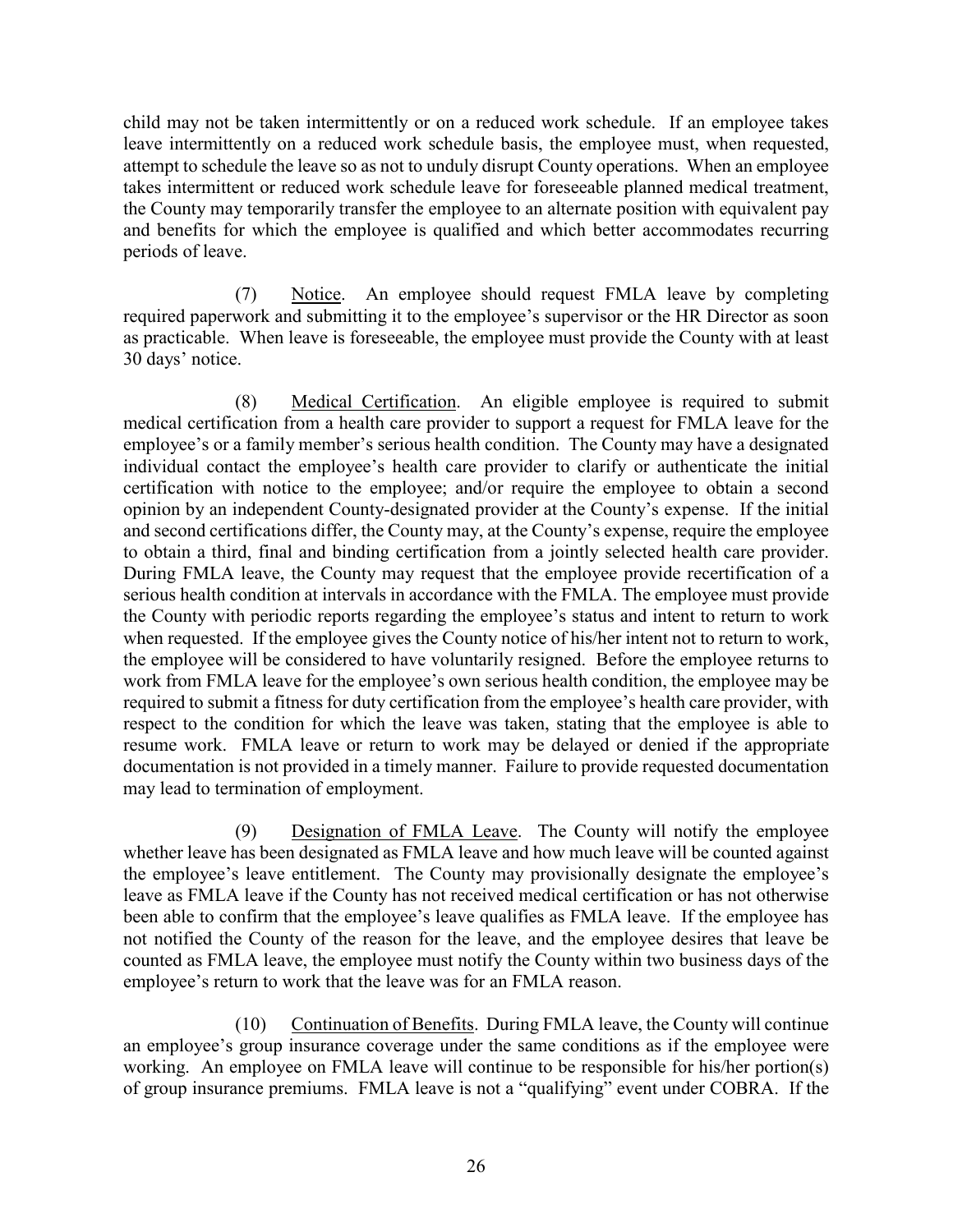employee does not return to work, the employee may be liable to the County for repayment of insurance premiums paid by the County during the employee's FMLA leave.

(11) Return from FMLA Leave. Upon return from FMLA leave, the County will place the employee in the same or equivalent position with equivalent pay, benefits, and other terms and conditions of employment. An employee is entitled to reinstatement only if he/she would have continued to be employed had FMLA leave not been taken. Thus, an employee is not entitled to reinstatement if, because of layoff, reduction in force, or other reasons, the employee would not be employed at the time job restoration is sought. The County reserves the right to deny reinstatement to exempt, eligible employees who are among the highest paid ten percent of the County's employees ("key employees") if such denial is necessary to prevent substantial and grievous economic injury to the County's operations. An employee returning to work must be able to perform the essential functions, with or without reasonable accommodations, of the position the employee held before the leave or an equivalent position with equivalent pay, benefits, and other employment terms. The County may require a fitness for duty report before allowing an employee to return to work.

(12) FMLA Rights and Obligations. The County will not: (1) interfere with, restrain, or deny the exercise of any right provided under the FMLA; or (2) discharge or discriminate against any person for opposing any practice made unlawful by the FMLA or for involvement in any proceeding under or relating to the FMLA. The FMLA does not affect any federal or state law prohibiting discrimination or supersede any state or local law providing greater family or medical leave rights.

F. Workers' Compensation. The Association of Arkansas Counties Workers' Compensation Trust (AACWCT) provides workers' compensation coverage for Pope County. Employees shall immediately report all work-related injuries. Any employee who is on leave arising from an occupational injury while preforming work for the County shall receive full salary the first seven (7) days. FMLA leave will run concurrently with workers' compensation leave.

On the initial workers' comp appointment, and workers' comp follow up appointments once the employee has returned back to work, the employee shall be paid at regular pay and time off for appointment will not be counted against an employee's accrued leave balance.

G. Light Duty Policy. For specifics on Pope County's light duty policy, refer to the addendum on file in the Human Resources Department.

H. Leave Without Pay. Leave without pay may be granted at the discretion of an employee's supervising elected official/department head. An employee on leave-without-pay retains all earned vacation leave and sick leave, but does not accumulate leave time, does not participate in County group insurance programs (at County expense), and does not receive pay for holidays or otherwise. An employee on leave-without-pay shall have the right to reinstatement to the position vacated or an equivalent position upon the conclusion of the approved leave-without-pay period. An employee on leave-without-pay shall pay the total cost of any County group insurance program during such leave and be fully reinstated into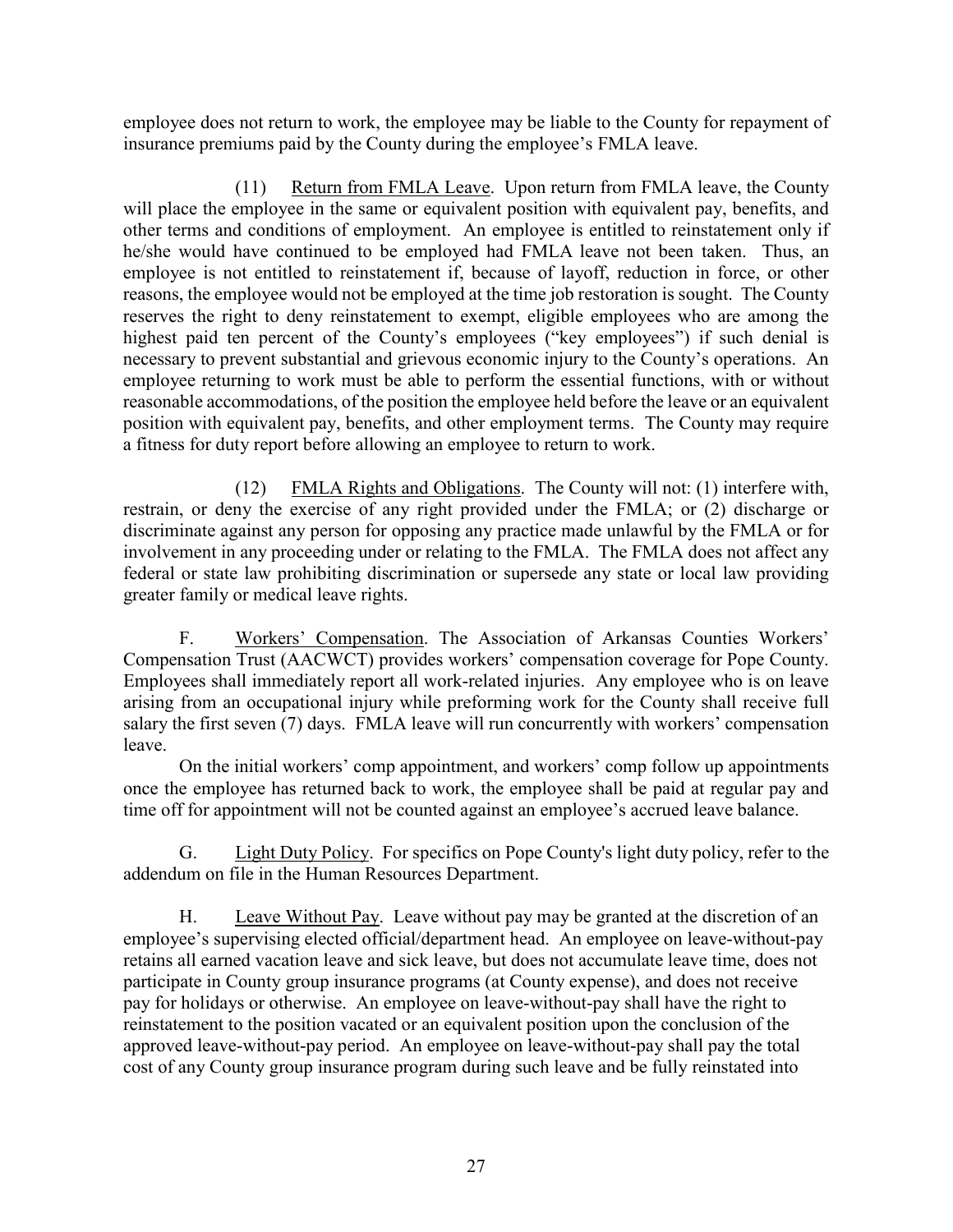such program(s) on return, where the program allowsthis. Any employee who enters leave without pay status shall not be entitled to any leave accrual.

I. Military Leave. The County complies with the Uniformed Services Employment and Reemployment Rights Act of 1994 (USERRA), which protects applicants and employees who serve in the military from discrimination in the areas of hiring, job retention, and advancement. USERRA provides job and benefit protection for employees who serve in the military, and it provides certain reemployment rights to any employee who has been absent from work due to service in the United States uniformed services. The County will grant a military leave of absence to any employee who is required to miss work because of service in the United States uniformed services in accordance with USERRA. You must notify the County if you receive notice that you will require a military leave of absence unless providing such notice is precluded by military necessity, impossible, or unreasonable. You shall provide the County with a copy of your official orders. When you receive notice that you will need a military leave of absence, please contact your supervisor for further information regarding your rights and responsibilities under USERRA.

J. Jury Duty Leave. A County employee called to serve on a jury must notify his/her supervisor immediately upon notice so that his/her work schedule can be modified to accommodate jury duty. A full-time County employee serving as a juror in state or federal court shall be entitled to their regular pay for the time spent in jury service in addition to per diem as set out by A.C.A. § 16-34-103. Regular pay will not be counted against employee's paid leave time available. This section shall not apply when the employee is personally involved in the lawsuit or litigation.

County employees may be excused from work with pay without charge to earned leave if subpoenaed as a witness or jury member in a court case. Fulltime employees on a jury or witness leave shall receive their regular pay and retain all jury fees. The County shall not apply jury or witness leave to cases when the employee is personally involved in a suit or litigation.

K. Bereavement Leave. Unpaid emergency leave will be granted up to a maximum of three (3) calendar days in case of death or imminence of death in the immediate family. Any additional leave will be at the discretion of the elected official/department head per accrued vacation time or compensatory time or as un unpaid leave of absence. Definition of Immediate Family for the purpose of the leave shall include spouse, parent, brother, sister, child, grandparent, grandchild, son-in-law, daughter-in-law, mother-in-law, father-in-law, brother-inlaw, sister-in-law, step-children, step-parents. Employees must use their own personal paid leave time to cover the three (3) days of bereavement leave. Employees shall use sick, vacation and/or comp time to cover bereavement leave. If no paid leave time is available, employee shall go on leave without pay.

#### **8. Informal Procedure for Reporting/Resolving Perceived Harassment and other Job-Related Complaints**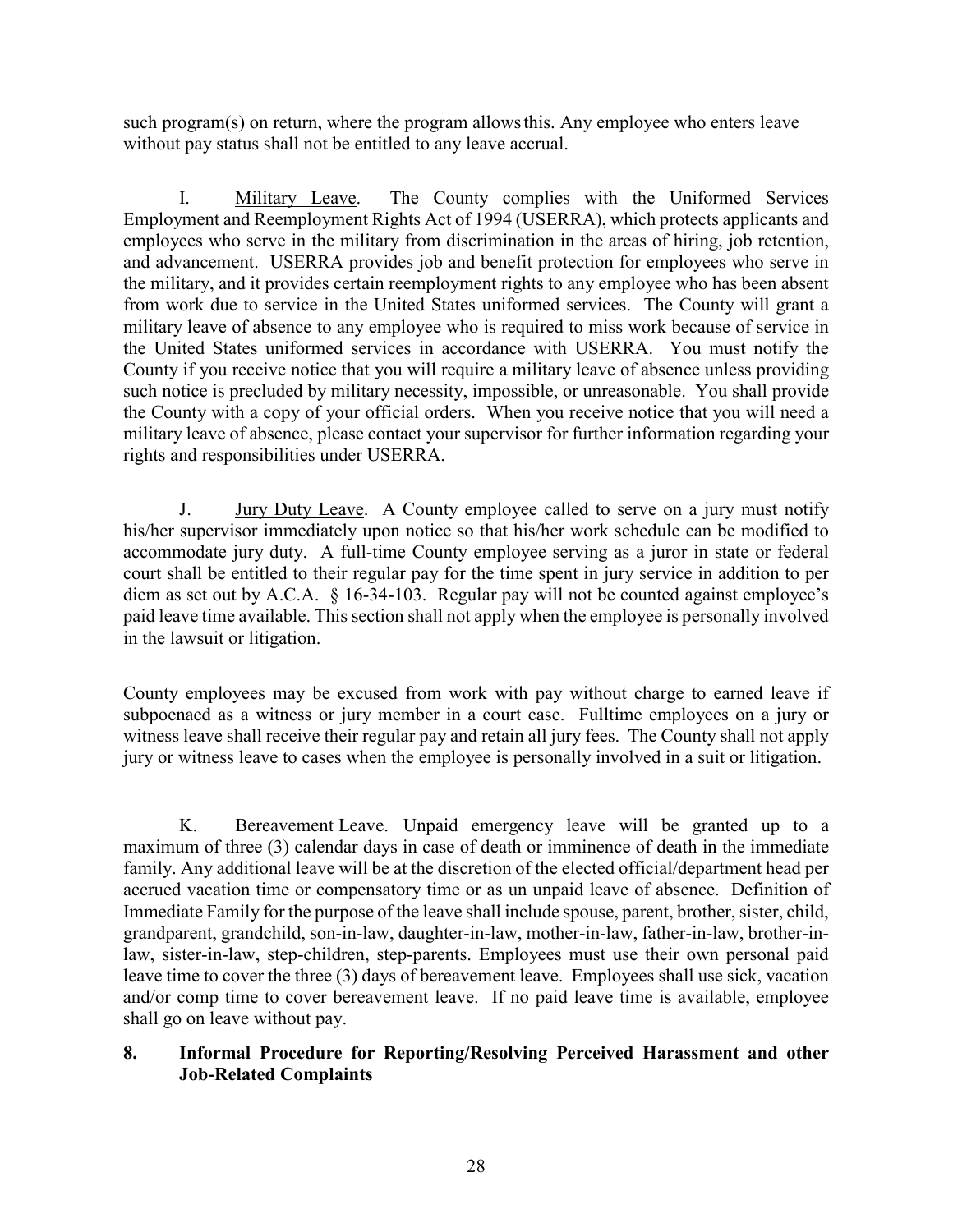A. Purpose. The purpose of this section is to provide a procedure for reporting any conduct or condition perceived to be discrimination, harassment, retaliation, violation of state or federal law, or other job-related complaints and to enable the County to act affirmatively, if needed, to assure compliance with the law.

B. Affirmative Duty to Report. If a County applicant or employee considers the conduct of a County official, agent, or employee, or a workplace condition, to constitute prohibited discrimination, harassment, or retaliation, or a violation of state or federal law, the applicant or employee has a duty to report it immediately to the applicant or employee's supervisor, supervising elected official, HR Director or the County Judge. If the conduct or condition allegedly involves the employee's supervisor and/or supervising elected official, the employee shall report to the HR Director. If the conduct or condition allegedly involves the County Judge, the employee shall report the conduct or condition to the HR Director who will report to the County Grievance Committee.

C. Affirmative Duty to Act. Any County supervisor, elected official, the HR Director or the County Judge receiving any report of discrimination, harassment, retaliation, or violation of state or federal law has a duty to take appropriate action and report the matter to either the supervising elected official, the HR Director, or the County Judge, or the County Grievance Committee so that appropriate action can be taken and the person originating the report can be informed of the action taken.

D. Continuing Duty to Report. If the person reporting the alleged discrimination, harassment, retaliation, or violation of state or federal law is not satisfied with the action taken or if the alleged discrimination, harassment, retaliation, or violation of law continues, the reporting person shall report the matter to the County Grievance Committee.

E. Confidentiality. Except to the extent necessary to implement this policy and remedy the alleged discrimination, harassment, retaliation, or violation of law, the identification of the person reporting the conduct or condition shall remain confidential.

F. No Adverse Employment Action. The County shall not take adverse action against a person for reporting conditions or conduct reasonably believed to be prohibited discrimination, harassment, or retaliation, in violation of the law or the state or federal Constitution, or in violation of state public policy.

# **9. Grievance Hearing Procedure**

A. Purpose.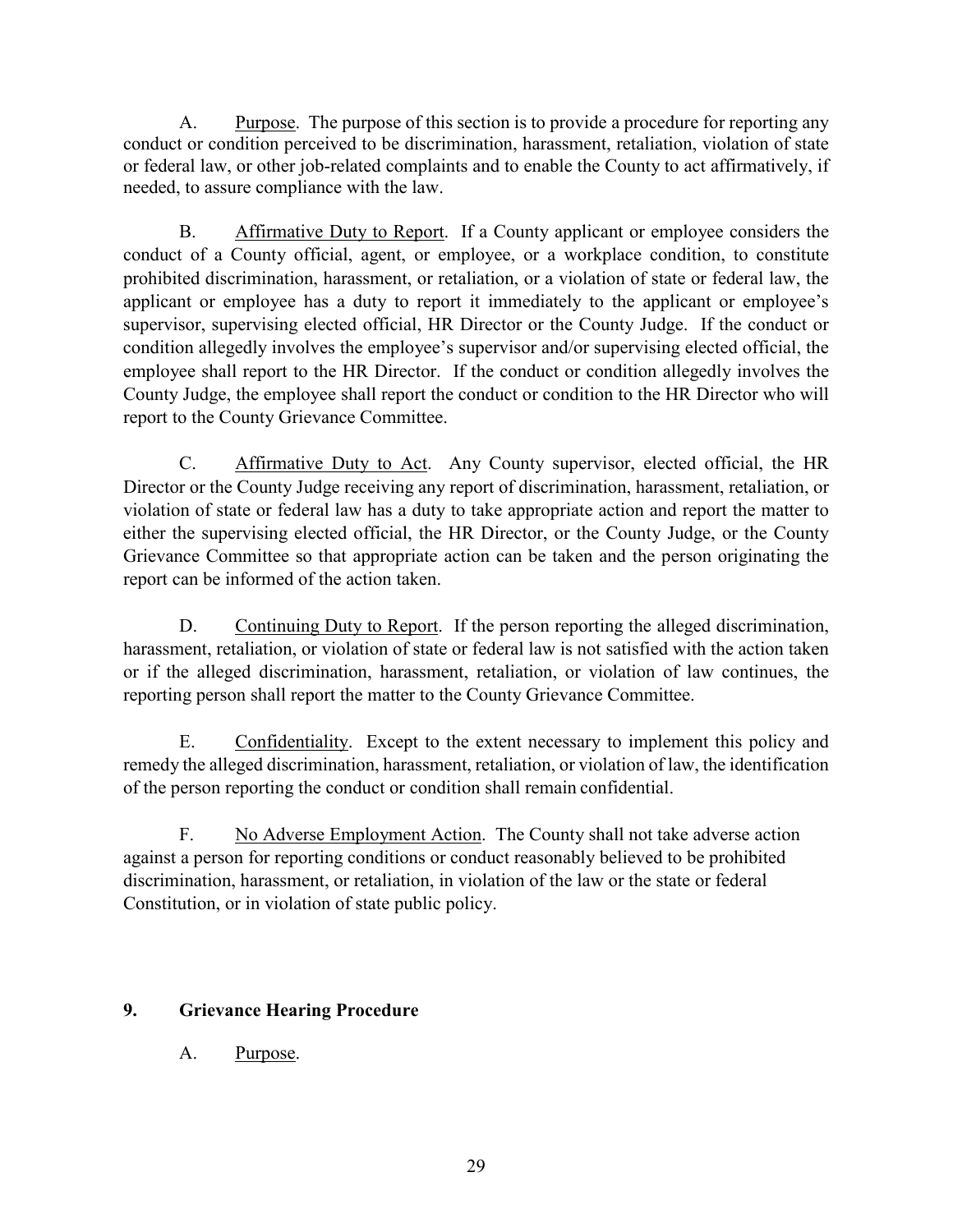(1) The purpose of this Grievance Hearing Procedure is to establish a procedure for resolving grievances of County applicants and County employees to enable the County, through its Grievance Committee, to: (i) hear about alleged violations of the law, the state or federal Constitution, or state public policy, and (ii) have the opportunity to take affirmative action to enable the County to voluntarily conform the conduct of County officials and County employees to the requirements of the law, the state or federal Constitution, and state public policy.

(2) If an applicant or employee does not follow this affirmatively required Grievance Hearing Procedure, the County will raise waiver and estoppel as affirmative defenses to any claims against the County filed by the applicant or employee via any administrative or judicial procedures otherwise available for redress of grievances.

(3) The Grievance Committee shall not substitute its operational judgment for that of a County elected official.

# B. County Grievance Committee.

(1) The County Quorum Court may appoint the membership of the County Grievance Committee as a standing Personnel Committee—such appointment of the Grievance Committee membership must be done by ordinance, and members of the Grievance Committee must be designated by position (not by name)*.* If the Quorum Court has not appointed a Grievance Committee, then the Grievance Committee shall be the Quorum Court. The persons to serve for any hearing will be the persons holding the committee position at the time the discipline or dismissal decision was made for which a hearing is requested.

(2) If the Grievance Committee determines that an executive decision or action of a County official violates the law or the Constitution, the Grievance Committee shall declare the decision or action to be illegal or unconstitutional and direct the County official (or advise the County Judge) to modify the decision or action to conform to the law, the state or federal Constitution, or state public policy.

(3) The Grievance Committee shall not substitute its operational judgment for that of a County elected official if the official's decision or action does not violate the law.

(4) With respect to employees hired by the County Judge, the decision of the County Grievance Committee shall be only advisory as required by Ark. Const. Amend. 55, section 3. For all other employees, the decision of the County Grievance Committee shall be the decision of the County as permitted by Ark. Const. Amend. 55, section 1.

C. Timely Grievance Hearing Request Required. A grieving applicant or employee must submit a written grievance hearing request after any claimed deprivation of the applicant or employee's property, liberty, or statutory/constitutional rights. A written grievance hearing request must be delivered to the County Grievance Committee in care of the County Judge no later than three o'clock (3:00) pm on the third full business day (weekends and holidays excluded) after any claimed deprivation for which a hearing is requested. The written grievance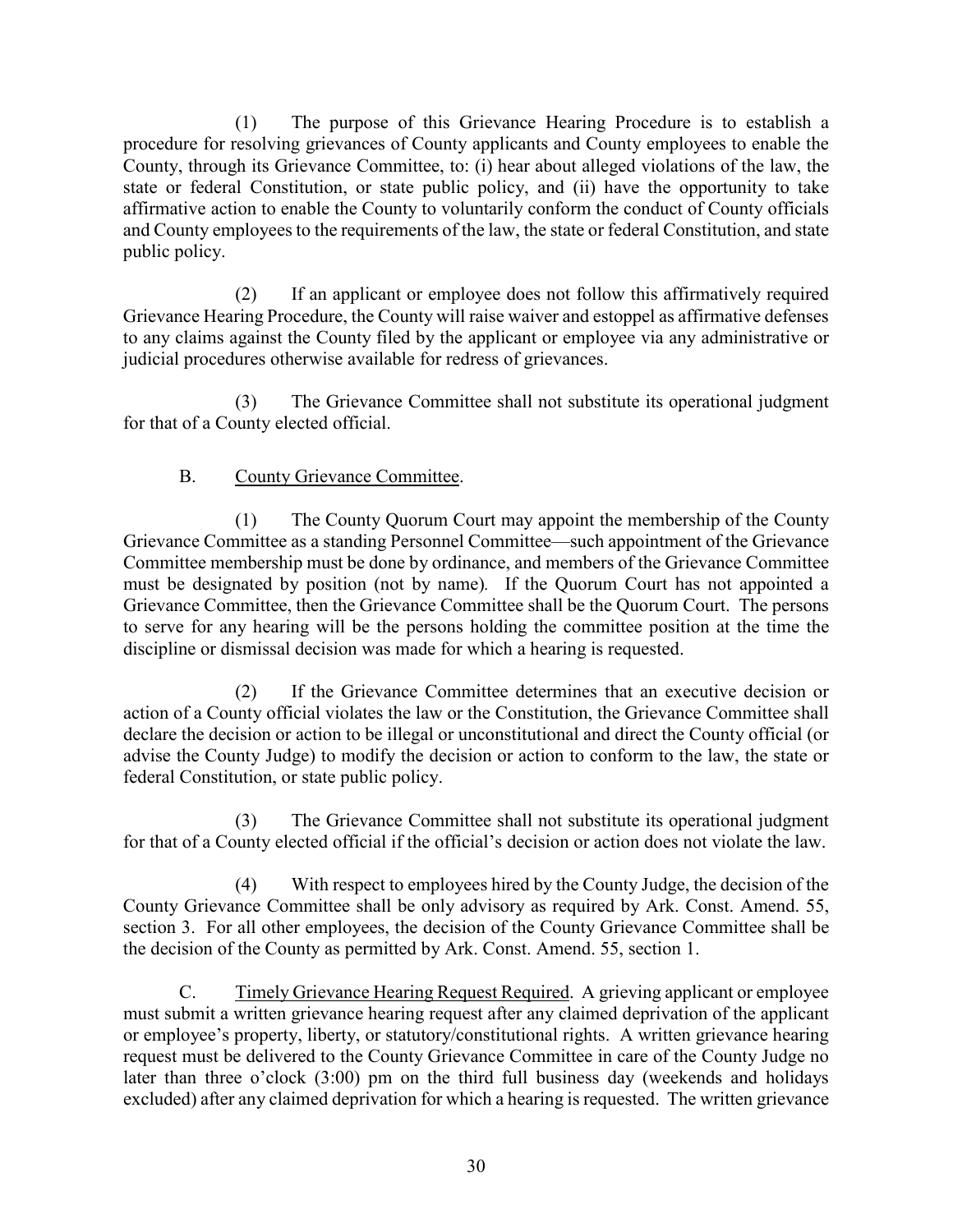hearing request must state: (1) the grievance for which a hearing is requested; (2) the alleged factual basis of the grievance; and (3) the relief sought. If an applicant or employee fails to submit a timely hearing request as required under this section, the County will raise waiver and estoppel as affirmative defenses to any claims against the County filed by the applicant or employee via any administrative or judicial procedures otherwise available for redress of grievances.

D. Written Response to Hearing Request Required. The County Grievance Committee shall provide a written response to all timely grievance hearing requests. If the hearing request is granted, the Committee's response shall state the date, time, and location of the hearing. If the hearing request is denied, the Committee's response shall state the reason(s) for the denial.

E. Mediator Role of County Judge. Upon receiving notice of a request for a hearing before the County Grievance Committee, the County Judge may choose to conduct an informal hearing of the dispute to mediate a solution acceptable to both the grieving applicant or employee and the supervising County official(s). The mediation will be concluded by the County Judge before the hearing before the County Grievance Committee begins. The mediation may be conducted in any manner the County Judge believes will offer the best opportunity for resolving the dispute informally and by agreement.

F. Hearing Procedure.

(1) The hearing shall be held in public if required by law (such as under the FOIA). The employee may, at any time, decline or end the hearing and accept the intended discipline or termination.

(2) The hearing shall be transcribed by a court reporter (not merely a tape recorder) upon request by the grieving employee or the employee's supervising elected official at the expense of the requesting party. At the hearing, on the record, the parties shall suggest any desired hearing procedures and state any complaints regarding: (i) the notice; (ii) the date, time, or location of the hearing; (iii) the opportunity to refute charges; and (iv) the impartiality of any decisionmaker(s).

(3) Informal rules of procedure and evidence shall be followed at hearings: (i) witnesses shall testify under oath; (ii) parties shall be allowed to be represented by legal counsel at their own expense; (iii) parties shall be allowed to examine and cross-examine witnesses; (iv) parties should be granted a reasonable continuance if requested prior to the hearing in writing and if reasonably necessary for stated reasons to prepare adequately for the hearing.

(4) The Grievance Committee will hear the evidence and argument offered by the parties and vote without public discussion or deliberation. Only the Grievance Committee's decision, but not the factual or legal reasoning, shall be announced publicly.

(5) Public access to applicant or employee grievance records is authorized only if approved by the applicant or employee or authorized by the Arkansas FOIA.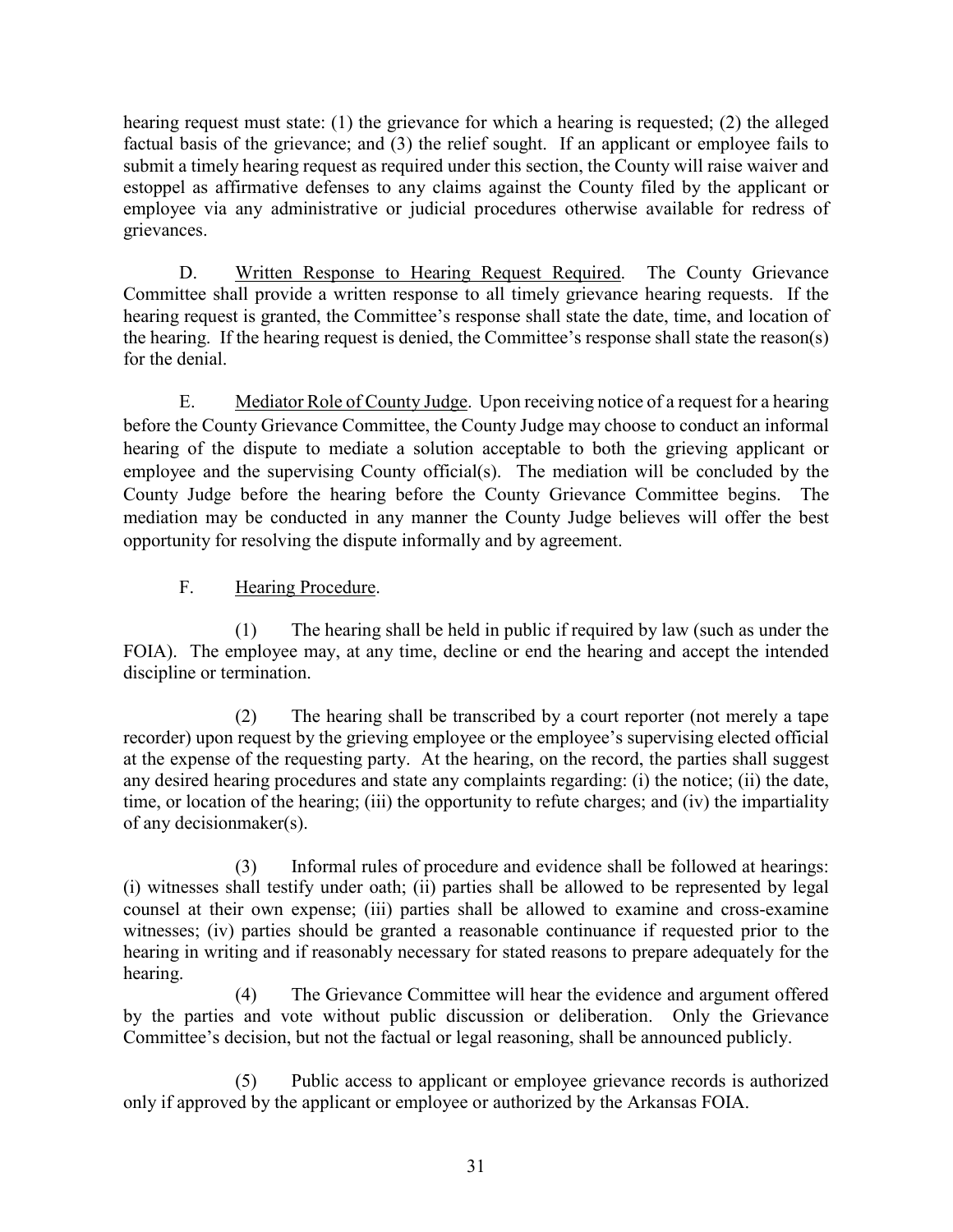## **10. Grievance Hearing Issues and Burdens of Proof**

A. Property Interest Hearing—Claim of Property Interest in Employment. The grieving employee has the burden of proving by a preponderance of the evidence that he/she has a legitimate claim of entitlement to his/her employment—despite the County's at-will employment policy—and not a mere subjective or unilateral expectancy of continued employment. If the employee meets his/her burden of proof, the supervisory official has the burden of proving by a preponderance of the evidence that there is just cause for the intended discipline or dismissal.

B. Liberty Interest Hearing—Claim of Unconstitutional Retaliation. The grieving applicant or employee has the burden of proving by a preponderance of the evidence that he/she has engaged in constitutionally-protected conduct that was a substantial or motivating factor in an adverse employment decision, discipline, or dismissal. If the applicant or employee meets his/her burden of proof, the supervisory official has the burden of proving by a preponderance of the evidence that the adverse employment decision, discipline, or dismissal would have occurred in the absence of the constitutionally-protected conduct.

C. Liberty Interest Hearing—Claim of Disability Discrimination. The grieving applicant or employee has the burden of proving by a preponderance of the evidence that he/she is a qualified individual with a disability who, because of the disability, has been treated or affected differently than another person regarding job application, procedures, advancement, dismissal, compensation, training, or other terms, conditions, or privileges of employment. If the applicant or employee meets his/her burden of proof, the supervisory official has the burden of proving by a preponderance of the evidence that the difference in treatment or effect is jobrelated and necessary to effectuate a legitimate County objective, that performance of the job cannot be accomplished by reasonable accommodation, or that the needed accommodation would cause the County undue hardship.

The following definitions apply to claims of disability discrimination:

(1) "Disabled" or "disability": A physical or mental impairment that substantially limits one or more major life activities of an individual; having a record of such impairment; or being regarded as having such an impairment. Being "regarded as having such an impairment" may include individuals with conditions such as obesity or cosmetic disfigurement and individuals perceived to be at high risk of incurring a work-related injury.

(2) "Discrimination" includes: (i) limiting, segregating, or classifying a job applicant or employee in a manner that adversely affects his or her opportunities or status; (ii) participating in contractual or other arrangements that have the effect of subjecting individuals with disabilities to discrimination; (iii) using standards, criteria, or methods of administration in such a manner that results in or perpetuates discrimination; (iv) imposing or applying tests or other selection criteria that screen out or tend to screen out an individual with a disability or a class of individuals with disabilities unless the test or selection criteria are job-related and consistent with County necessity; (v) failing to make reasonable accommodations to the known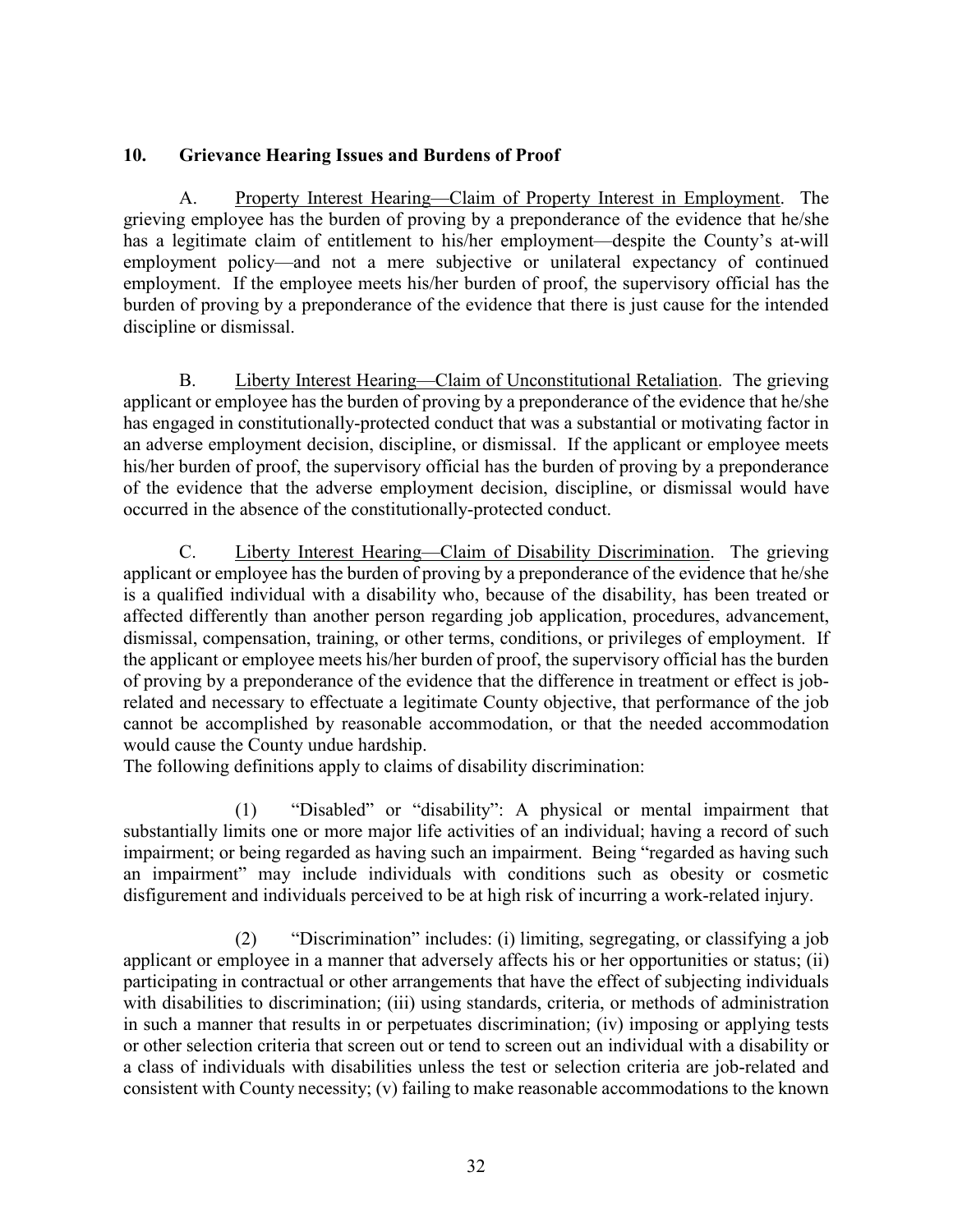limitations of a qualified individual with a disability unless an accommodation would impose an undue hardship on the operation of the County; or (vi) denying employment opportunities because a qualified individual with a disability needs reasonable accommodation.

(3) "Reasonable accommodation" examples include: (i) making existing facilities used by County employees readily accessible to the disabled; (ii) restructuring nonessential elements of the job; (iii) flexible or modified work schedules/locations; (iv) reassignments to other positions; (v) acquisition or modification of equipment or devices; and (vi) permitting the use of vacation or an unpaid leave of absence.

(4) "Undue hardship" is an action requiring "significant difficulty or expense," considering: (i) the overall size of the County with respect to the number of employees, number and type of facilities, and size of the budget; (ii) the type of operation maintained by the County including the composition and structure of the workforce; and (iii) the nature and cost of the accommodation needed.

(5) "Qualified individual with a disability": An individual with a disability who, with or without reasonable accommodation, can perform the "essential functions" of the employment position held or desired.

(6) "Essential functions": Job tasks that are fundamental but not marginal (not every job task is to be included in determining the essential functions).

D. Liberty Interest Hearing—Claim of No Rational Basis for Different Treatment. The grieving applicant or employee has the burden of proving by a preponderance of the evidence that he/she has been treated differently than another similarly-situated person. If the applicant or employee meets his/her burden of proof, the supervisory official has the burden of proving by a preponderance of the evidence that the different treatment is rationally related to the effectuation of a legitimate County objective.

E. Liberty Interest Hearing—Claim Arbitrary Decision—No Legitimate County Objective. The grieving applicant or employee has the burden of proving by a preponderance of the evidence that the action taken against him or her is not rationally related to the effectuation of any conceivable legitimate governmental objective of the County. If the applicant or employee meets his/her burden of proof, the supervisory official has the burden of proving by a preponderance of the evidence that the action taken is rationally related to the effectuation of a conceivable governmental objective of the County.

F. Liberty Interest Hearing—Claim Arbitrary Decision—Violation of State Public Policy. The grieving applicant or employee has the burden of proving by a preponderance of the evidence that he or she is being treated in a manner that violates the public policy of the State of Arkansas as established by the Arkansas General Assembly or the Arkansas Supreme Court. If the applicant or employee meets his or her burden of proof, the supervisory official has the burden of proving by a preponderance of the evidence that the adverse employment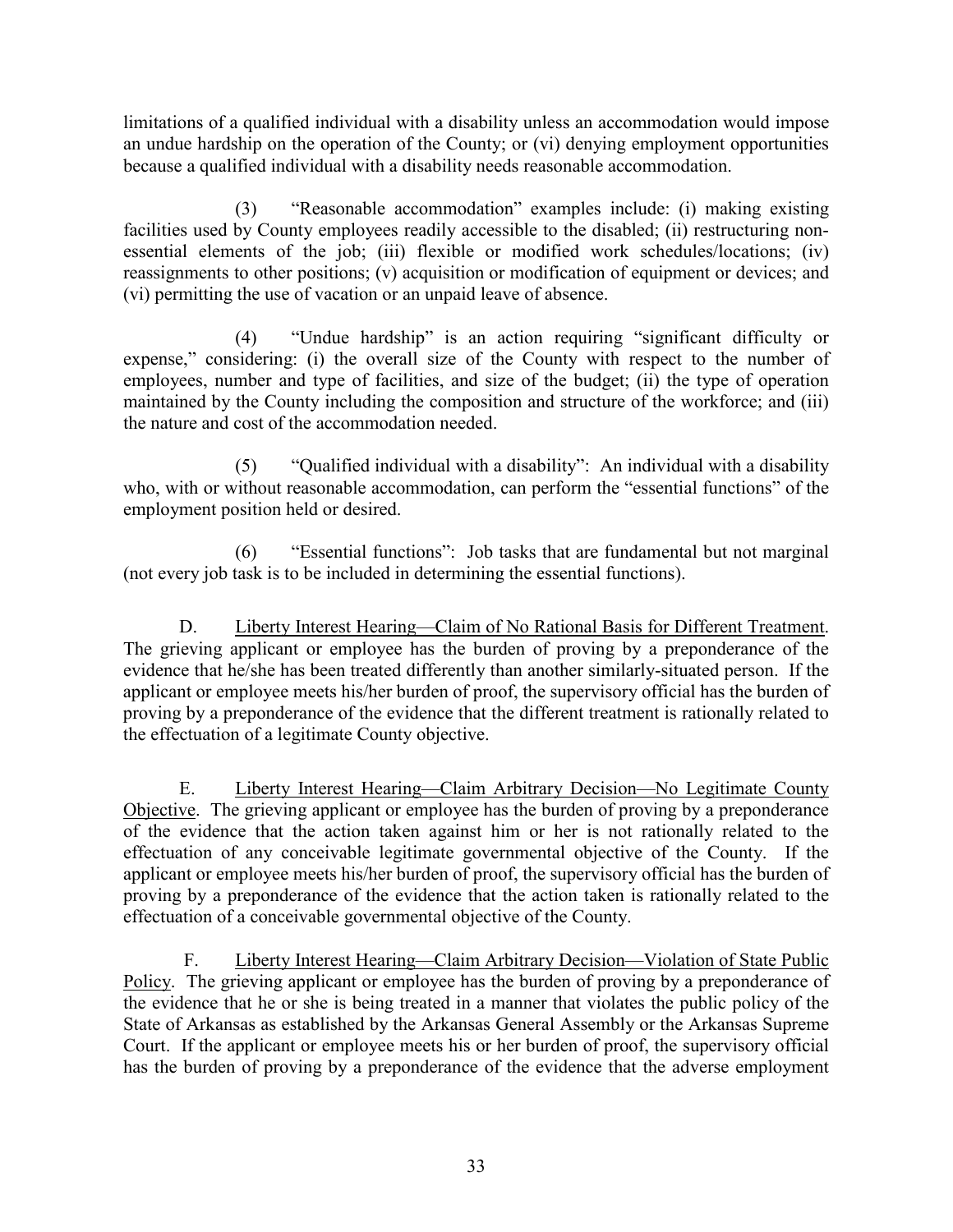decision, discipline, or dismissal is not in violation of the established public policy of the State of Arkansas.

G. Name Clearing Hearing—Claim of Deprivation of Liberty Interest in Future Employment. The grieving applicant or employee has the burden of alleging that a "stigmatizing charge" has been publicly communicated by the County or a County official or employee and requesting an opportunity to publicly clear his or her name. If the applicant or employee meets his or her burden, the County shall provide the applicant or employee a public hearing opportunity to clear his or her name.

# **11. Fringe Benefits**

Eligibility for vacation leave or other employee benefits does not create any property right in employment or any expectancy of continued employment.

A. Retirement. Pope County employees are covered by the Social Security System and the Arkansas Public Employees Retirement System (APERS) and its' rules and regulations.

B. Insurance. Pope County may, at its discretion, provide a plan of group medical insurance to full-time County employees. Part-time (under 30 hours per week) or seasonal employees (fewer than 90 days per year) are not considered to be full time status employees and are not eligibility to participate in the health insurance plan or voluntary policies offered by the County. The cost of the coverage for the employee may, at the county's discretion, be paid by Pope County. Coverage for the families of individual employees may be provided if desired by the employee and shall be at the employee's expense. Continuation of coverage for employees who would otherwise lose coverage as a result of certain events will be offered coverage in accordance with regulations resulting from the Consolidated Omnibus Budget Reconciliation Act of 1985 (COBRA) and the Tax Reform Act of 1986. (The COBRA publications can be obtained from the U.S. Department of Labor.) (For purposes of COBRA administration health plan is defined as FSA, Medical, Dental and Vision policies.)

C. Long Term Disability Insurance. Pope County full-time employees are covered by long term disability policy at no cost to the employee.

D. Cafeteria Plan. The County offers a Cafeteria Plan to the employees as authorized under Section 125 of the IRS code.

E. Catastrophic Leave Program. The County offers the option for employees to participate in a Catastrophic Leave Transfer Program per (Ordinance No. 2010-O-71, No. 2011- O-30, No. 2014-O-57 and 2015-O-35).

# **12. Fringe Benefits for Tax Purposes**

A. Non-Emergency County Owned Vehicles. Employees who drive nonemergency county owned vehicles will be allotted a taxable fringe in the amount of \$3.00 per day per Commuting Valuation Rule. This amount allotted to cover the personal use of the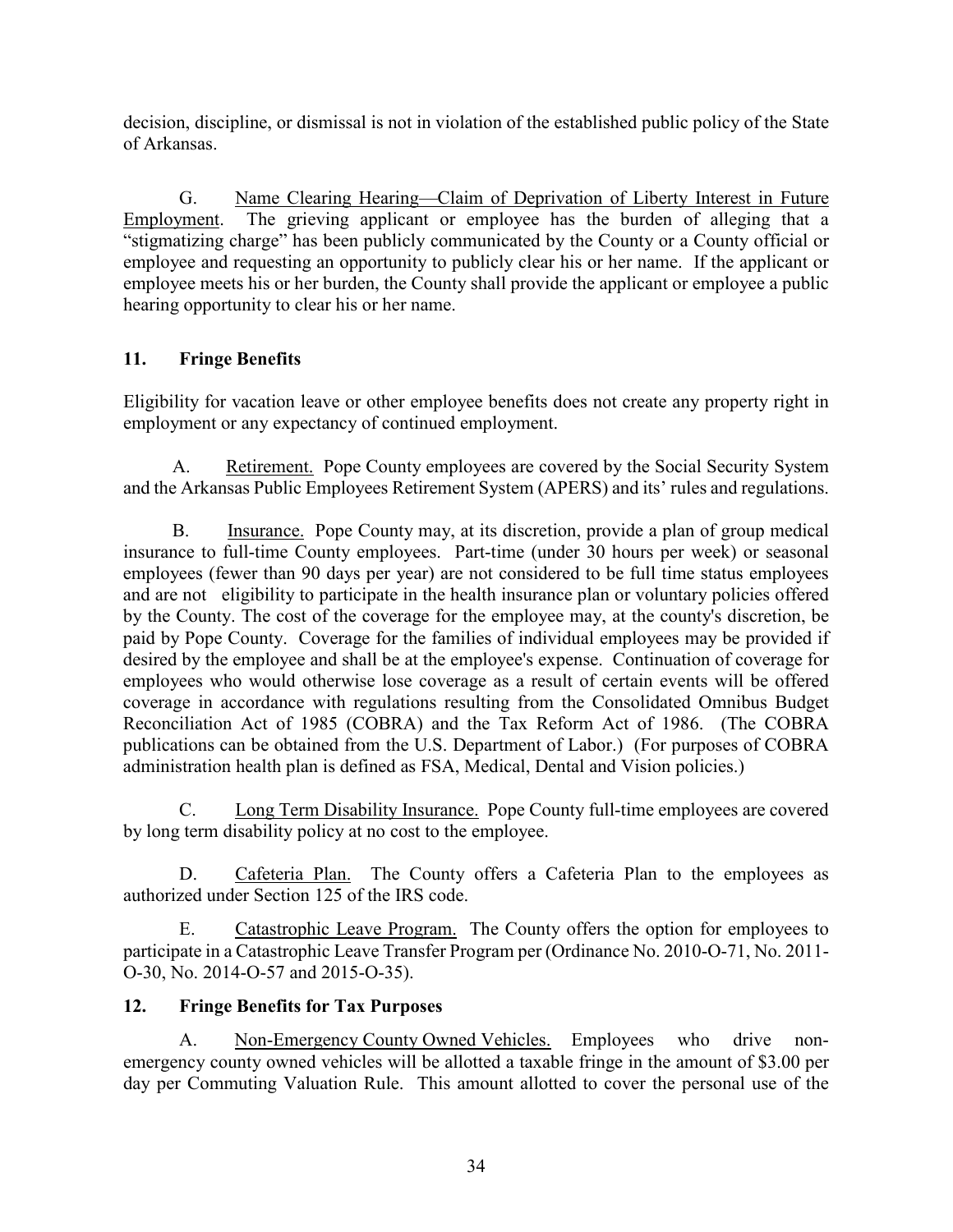County owned vehicle when commuting to and from work. Control employees or elected officials will pay taxes based on the Automobile Lease Valuation.

Vehicles not included in this taxable fringe include:

- 1. Clearly marked sheriff's vehicles.
- 2. Unmarked vehicles used by law enforcement officers if the use is officially authorized.
- 3. Utility repair trucks (excluding vans or pickups) designed to carry tools, equipment, etc.
- 4. Pickup trucks equipped with hydraulic lift gate, permanent tanks or drums, or permanent sideboards or panels.
- 5. Ambulance emergency vehicles

#### **13. Disciplinary Action**

 A supervisor or elected official must document each infraction and the discipline administered. Such documentation will be placed in the employee's personnel file within their department and a copy given to the Human Resource Department. This section shall not be deemed to be a progressive discipline policy. Action taken will be based on the seriousness of the individual infraction.

Disciplinary action taken against an employee will be one of the following:

- A. A verbal reprimand will be given to the employee with documentation of the reprimand placed in the employee's personnel file.
- B. A written reprimand will be given to the employee. A written reprimand is a written statement detailing the employee's alleged misconduct and informing the employee of the more severe disciplinary action the employee may be subject to in the event of repeated misconduct.
- C. Employees may be suspended for up to four (4) weeks without pay for repeated or serious acts of misconduct.
- D. Employees may be terminated for repeated acts of recorded misconduct or for a serious breach of conduct. (Ordinance No. 2018-O-20)

## **14. Travel, Meals and Lodging**

A. The OFFICIAL STATION for County employees will be your office address (Courthouse, Sheriff's Office, Russellville, Library, Atkins Library, etc..).

B. The travel day shall commence at the beginning of your working day, include breakfast, lunch, dinner, and one night's lodging, and shall end the following morning of the working day. The daily allowance for meals and lodging shall be limited to:

Meals: \$45.00 per day plus tax with a maximum per meal as follows:

• Breakfast \$10.00, Lunch \$15.00, Dinner \$20.00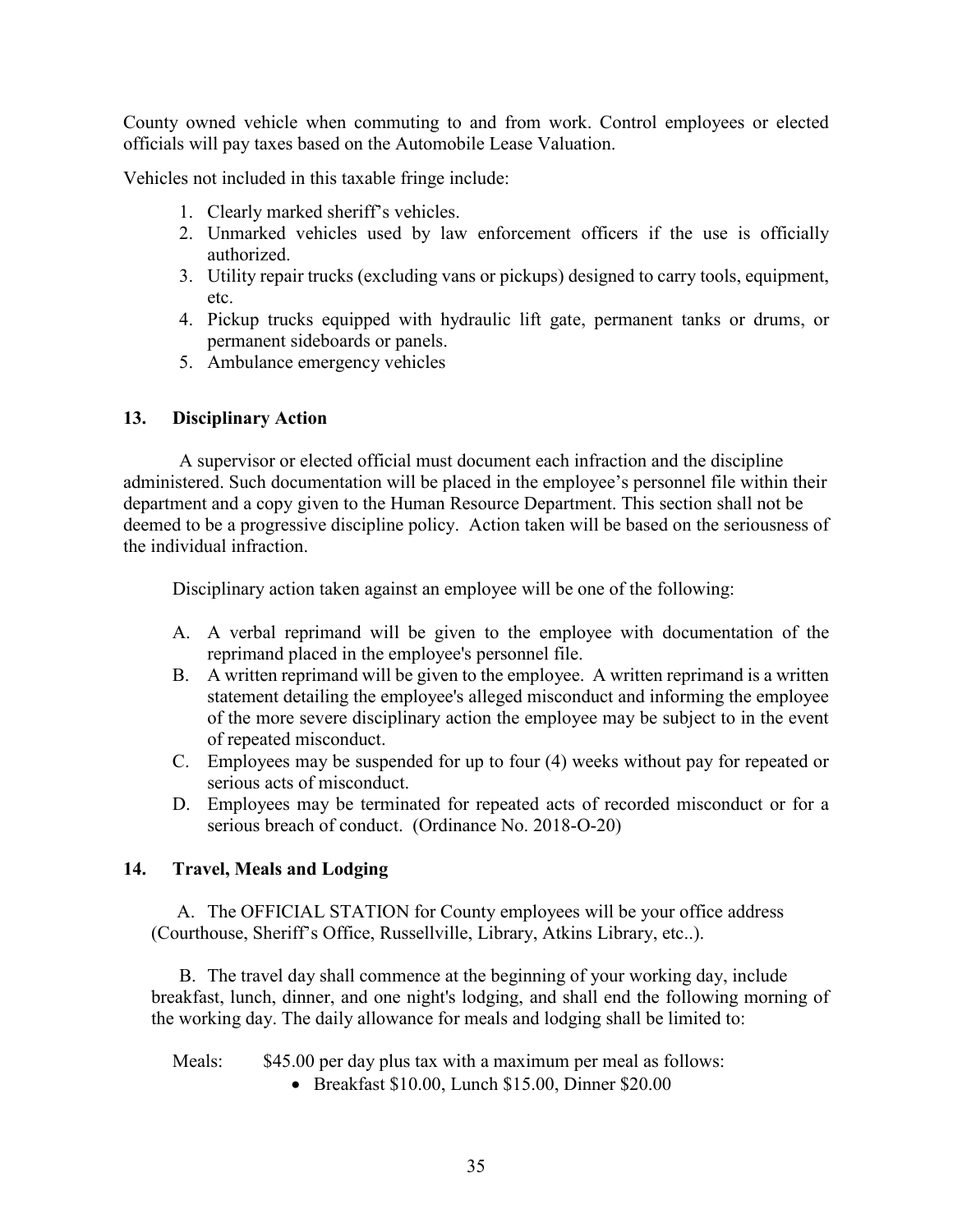Lodging: \$125.00 per night excluding taxes.

Meal expenses will not be reimbursed for travel which does not require an overnight stay, with the exception of lunch. Only lunch will be reimbursed if there is no overnight stay. If a lunch meal is reimbursed without an overnight stay, the cost of the meal will be attached to the employee's wages as a fringe benefit, per IRS Rules.

County employees may use the total amount not to exceed \$125.00 for lodging only. This allowance is per employee and not per office. If the vendor at an event provides the meals, the employee can take the amount that could have been claimed for meals and add it to the cost spent for a motel.

County employees will be reimbursed for actual expenses up to \$45.00 plus tax for meals per day following the maximum per meal rule above. Itemized receipts must accompany claims presented for reimbursements. Meal tips SHALL not be reimbursed by the County without approval of the County Judge. Under no circumstances will an employee be reimbursed for alcohol purchased with meal. (Ordinance No. 2018-O-35 & Ordinance No. 2018-O-41)

Reimbursement is to be claimed for actual expenses for meals and lodging within the limitations set by law and the maximum must not be claimed unless actual expenditures for such purposes were actually made.

The County will not pay for any entertainment expenses, including but not limited to rental of movies, attendance to non-seminar or non-job related activities or for alcoholic beverages.

The traveler is responsible for obtaining itemized receipts to support the items listed on the Travel Expense Reimbursement form (TR-1). This applies especially to expenses for lodging and commercial transportation and basic/economy vehicle rental.

The maximum for meals and lodging allowances may be exceeded per written authorization of the elected official when the cost of a convention registration/lodging exceeds the allowances as set forth in this policy, and shall be approved by the County Judge prior to stay.

Reimbursements cannot be claimed for meals and lodging within the city or town designated as the traveler's Official Station with the exception of the current IRS regulation per the Taxable Fringe Benefits Guide meet the following guidelines:

- 1. The main purpose of the combined business and meal is the active conduct of business,
- 2. Business is actually conducted during the meal period, and
- 3. There is more than a general expectation of deriving income or some other specific business benefit at some future time.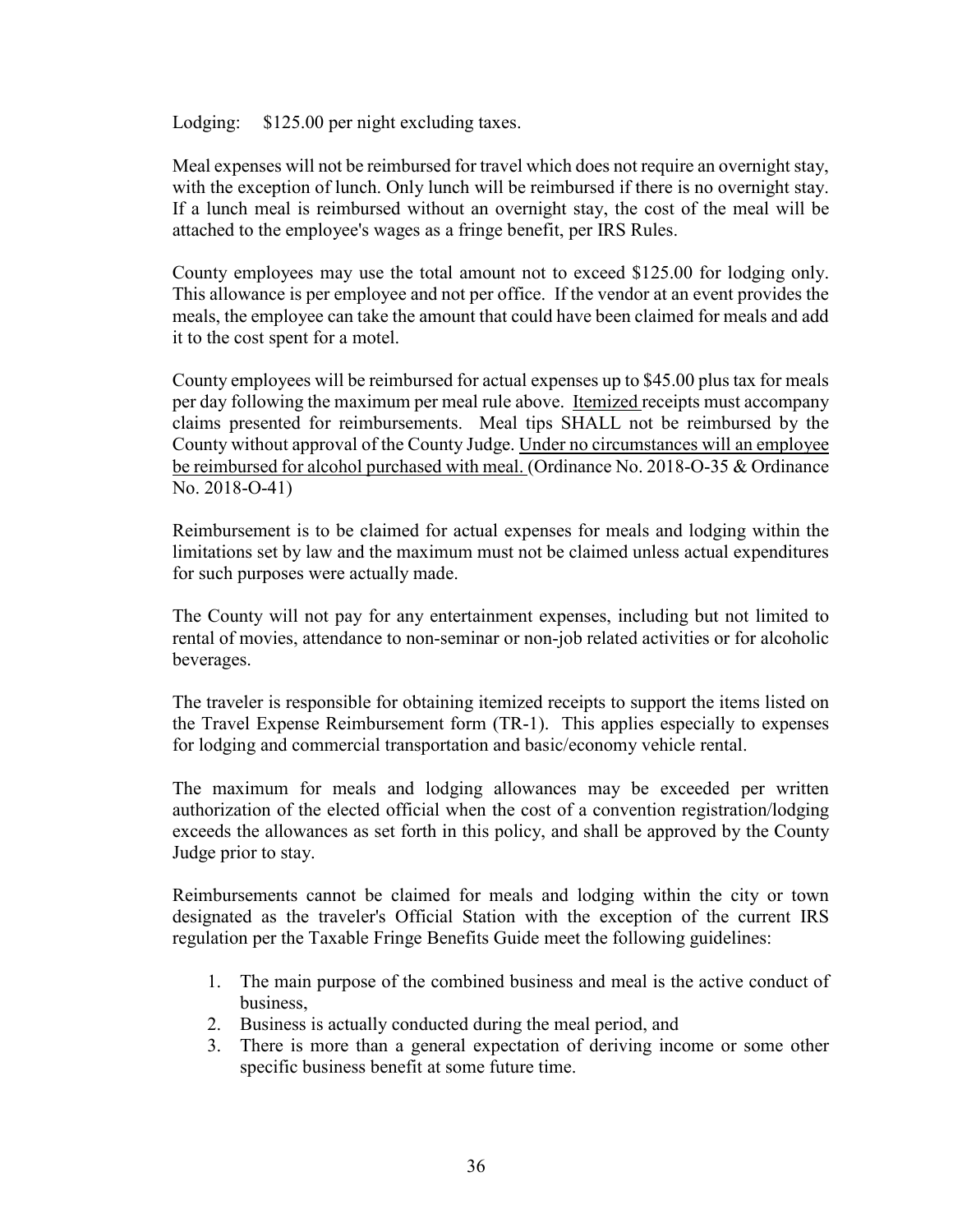When privately owned motor vehicles are used for authorized travel on County business, the owner can claim reimbursement at the current rate set by the State of Arkansas. It is the responsibility of the County Clerk's Accounts Payable Department to keep up with the current rates being paid to state employees for travel. The maximum mileage allowed will be determined by the shortest major highway route. Whenever private automobile mileage is claimed for Official Station travel, the following practice should be adhered to:

Mileage shall be calculated from address point to address point using MapQuest. When submitting a TR-1 form, the employee SHALL submit the MapQuest page along with the TR-1 form to go with the claim affidavit.

When an employee attends a meeting and leaves from their home and their home address is a shorter distance than their official station, the employee shall use their home address. Mileage shall be calculated by the shortest distance.

The shortest distance to the destination should be claimed. If the shortest distance is from the Official Station as declared by the elected official, that distance should be listed on the TR-1 form. If more than one traveler is transported in the same vehicle, only the owner can claim mileage reimbursement. The County will reimburse for official miles driven only. The County assumes no responsibility for any maintenance, insurance, operational costs, accidents, or fines incurred by the owner of the vehicle while on official business for the County.

Any vicinity mileage claimed shall be listed separately on the TR-1 form in the "to and from" mileage columns. Vicinity mileage can only be claimed for official County business: Example: if the meeting being held is not at a hotel, you would claim vicinity mileage from the hotel to the meeting place.

Use of a privately-owned vehicle for County business, requires the driver to possess a valid driver's license and automobile insurance.

Expenses necessarily associated with authorized automobile travel, as described above, such as tolls and parking will be fully reimbursed upon presentation of the original receipt.

#### **15. Possession of a Handgun on County Property by Certain Individuals**

Any Pope County employee or elected official who is licensed to carry a concealed handgun is hereby allowed to carry the type of weapon named on the license in accordance with Act 1259 of 2015 on county property as described in Act 1259.

The licensee is still prohibited from carrying a weapon in a detention facility, in an office of the Sheriff's Department, or in any courtroom without the permission of the presiding judge.